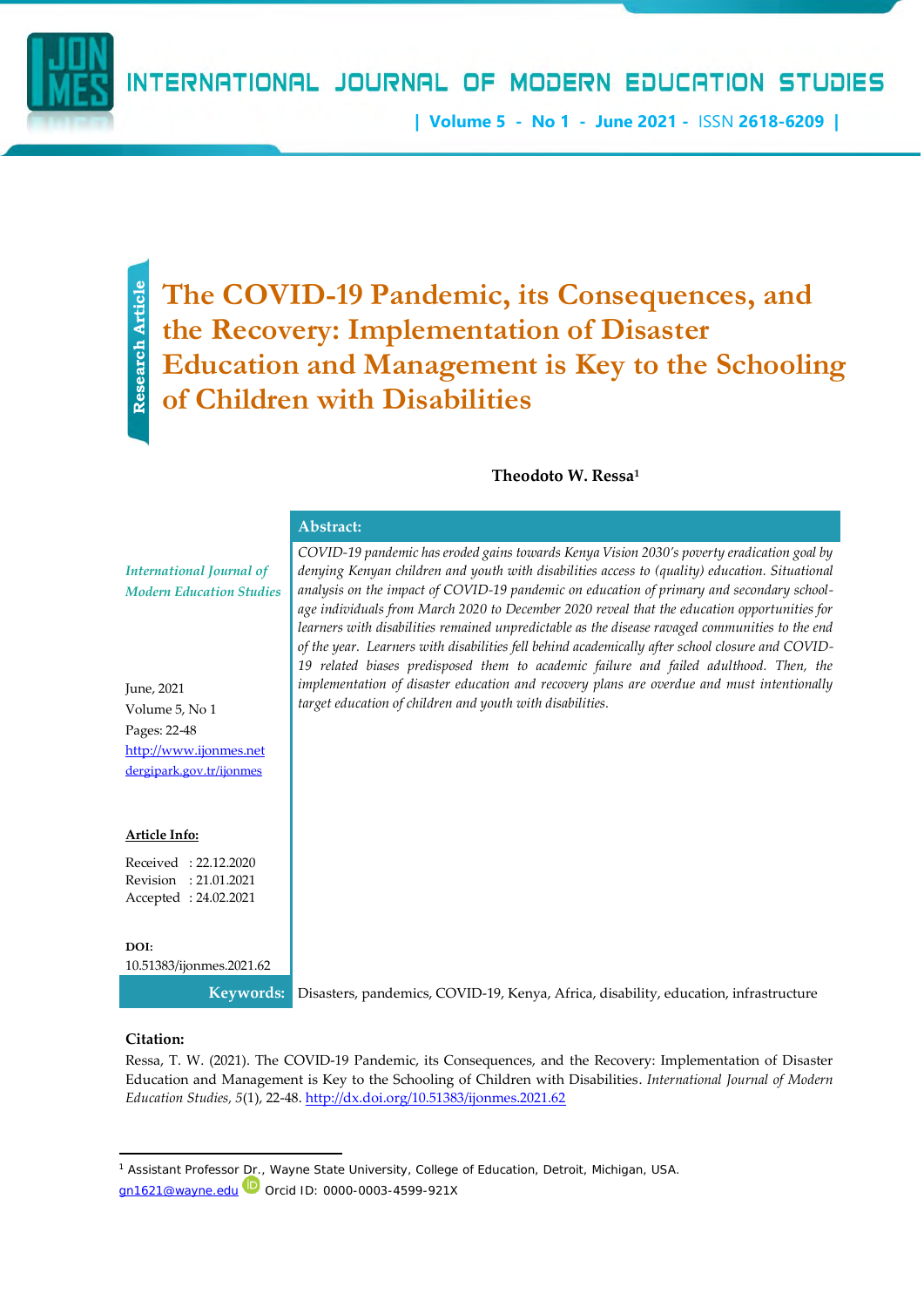## **INTRODUCTION**

In 2000 the United Nations (UN) set eight Millennium Development Goals (MDGs) to be achieved by 2015 and then on September 25, 2015 MDGs were replaced by seventeen Sustainable Development Goals (SDGs) to be achieved by the year 2030. SDGs include Goal 1 End Poverty and Goal 4 Quality Education. The SDGs align with the 2008 Kenya Vision 2030 poverty eradication and universal education goals (KNBS, 2019; Mulinya & Orodho, 2015). Driven by MDGs and now SDGs (United Nations Educational, Scientific and Cultural Organization [UNESCO], n.d.b), Kenya has heavily invested in education since 2003 to improve the literacy rates and quality of life of her citizens, including those with disabilities (Kiru, 2019; Leonard Chesire, 2019). The 2030 SDGs require countries to commit to the inclusion of people with disabilities to achieve the "world's globally agreed plan for peace and prosperity for all on a healthy planet" (UN, 2019, p.i.). However, the COVID-19 pandemic and the resultant nationwide lockdown, school closures, economic recession (IMF, 2020b), and the prevalent stigma (Malplat, 2020) are quickly eroding these gains and potentially condemning children and youth with disabilities (hereby referred to as children with disabilities unless otherwise stated) to failed adulthood.

For decades, children with disabilities have experienced harm due to barriers related to biased cultural practices (Kiru, 2019; Ohba & Malenya, 2020), mismanagement of limited resources (Transparency International, 2020; Winters et al., 2017), and disasters such as droughts and floods (Ayugi et al., 2020; Willett & Sears, 2018), infectious diseases such as cholera (Okaka & Odhiambo, 2018), and terrorism (Krause & Otenyo, 2006). Considering present and future damages to the wellbeing of learners with disabilities, this paper examines the consequences of the COVID-19-induced school closures (March-December 2020) on the wellbeing of Kenyan children with disabilities. The purpose of this research is to identify the impact of COVID-19 on the schooling of learners with disabilities by examining the interactions of micro and macro factors that influence the education of children with disabilities. The aim is to delineate factors responsible for the inaccessibility of education in the COVID-19 era, and to support the development of disaster education and intervention and recovery programs that will facilitate quality schooling of learners with disabilities and successful life in adulthood.

This article is guided by the question: How has school closure between March 2020 and December 2020 impacted schooling of children with disabilities in Kenya?

### *Literature Review*

## **Population of Students with Special Needs in Kenya**

The introduction of universal primary and secondary education and the emphasis on quality accessible tertiary education have led to increased school enrollment (Kiru, 2019; Ngugi et al., 2015; Ohba & Malenya, 2020). Still, that population remain erratic as shown in Table 1. Kenya's population was 48 million as per the 2019 census data (Kenya National

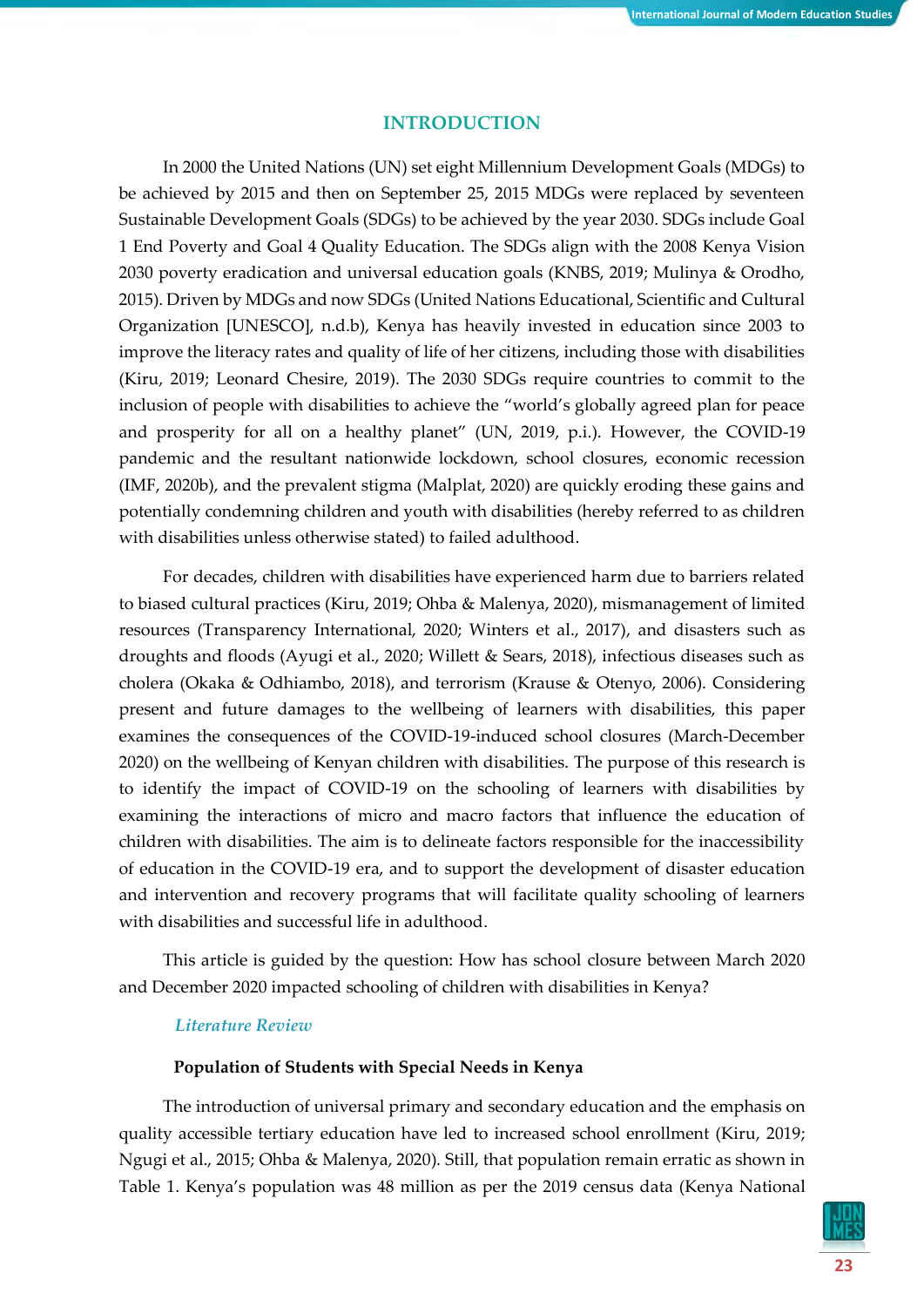Bureau of Statistics [KNBS], 2019), which translates to 7.2 million Kenyans with disabilities (based on the 15% population estimate designated by the World Health Organization [WHO], n.d.a). As of 2019 there were 3.3 million children in pre-primary school, 10 million in primary school, 3.4 million in secondary school, 500,000 youth in middle-level colleges, and 471,000 pursuing university education. The 2014 survey by the Ministry of Education, Science and Technology (MoEST) in partnership with Volunteer Service Overseas (VSO) and Department for International Development (DFID) that covered 22 counties of the 47 showed the prevalence of disability among children ages 3–24 as 13.5%. Then MoEST through the Kenya Institute of Special Education conducted a national survey on children with disabilities and special needs in education from September 2016 to June 2017. The survey findings showed 11.4% disability prevalence of children with special needs ages 3- 21 (Kenya Institute of Special Education [KISE] 2018).

#### Table 1.

| Disability Prevalence in Kenya |  |  |
|--------------------------------|--|--|
|                                |  |  |

| Items                       | 2019<br>Census   | <b>Disabled</b><br>Total | Disabled<br>Total | Total                  |
|-----------------------------|------------------|--------------------------|-------------------|------------------------|
|                             | Total<br>Kenya   | Population<br>in         | Population ages   | Disabled               |
|                             | Population<br>in | millions, based on       | 3-24 in millions, | Population             |
|                             | millions         | <b>WHO</b><br>15%        | based on 13.5%    | ages 3-24 in           |
|                             |                  | Estimate                 | MoEST&VSO         | millions,              |
|                             |                  |                          | Estimate          | based<br><sub>on</sub> |
|                             |                  |                          |                   | 11.4%                  |
|                             |                  |                          |                   | <b>MoEST</b>           |
|                             |                  |                          |                   | Estimate               |
| Kenya total population      | 48               | 7.2                      |                   |                        |
|                             |                  |                          |                   |                        |
| Total Student Population in | 18               | 2.7                      | 2.43              | 2.05                   |
| pre-primary school through  |                  |                          |                   |                        |
| high school                 |                  |                          |                   |                        |
| a) Pre-primary school       | 3.3              | 0.5                      | 0.45              | 0.38                   |
|                             |                  |                          |                   |                        |
| b) Primary school           | 10               | 1.5                      | 1.35              | 1.14                   |
| c) Secondary school         | 3.4              | 0.5                      | 0.46              | 0.39                   |
|                             | 0.5              | 0.08                     | 0.07              | 0.06                   |
| d) Middle-level colleges    |                  |                          |                   |                        |
| e) University education     | 0.47             | $0.07\,$                 | 0.06              | 0.05                   |
|                             |                  |                          |                   |                        |

Even though there was about 2.4 m children with disabilities in pre-primary school through secondary school (depending on the disability prevalence rate calculator), in reality, however, less than 5% of school age children with disabilities access school or receive quality

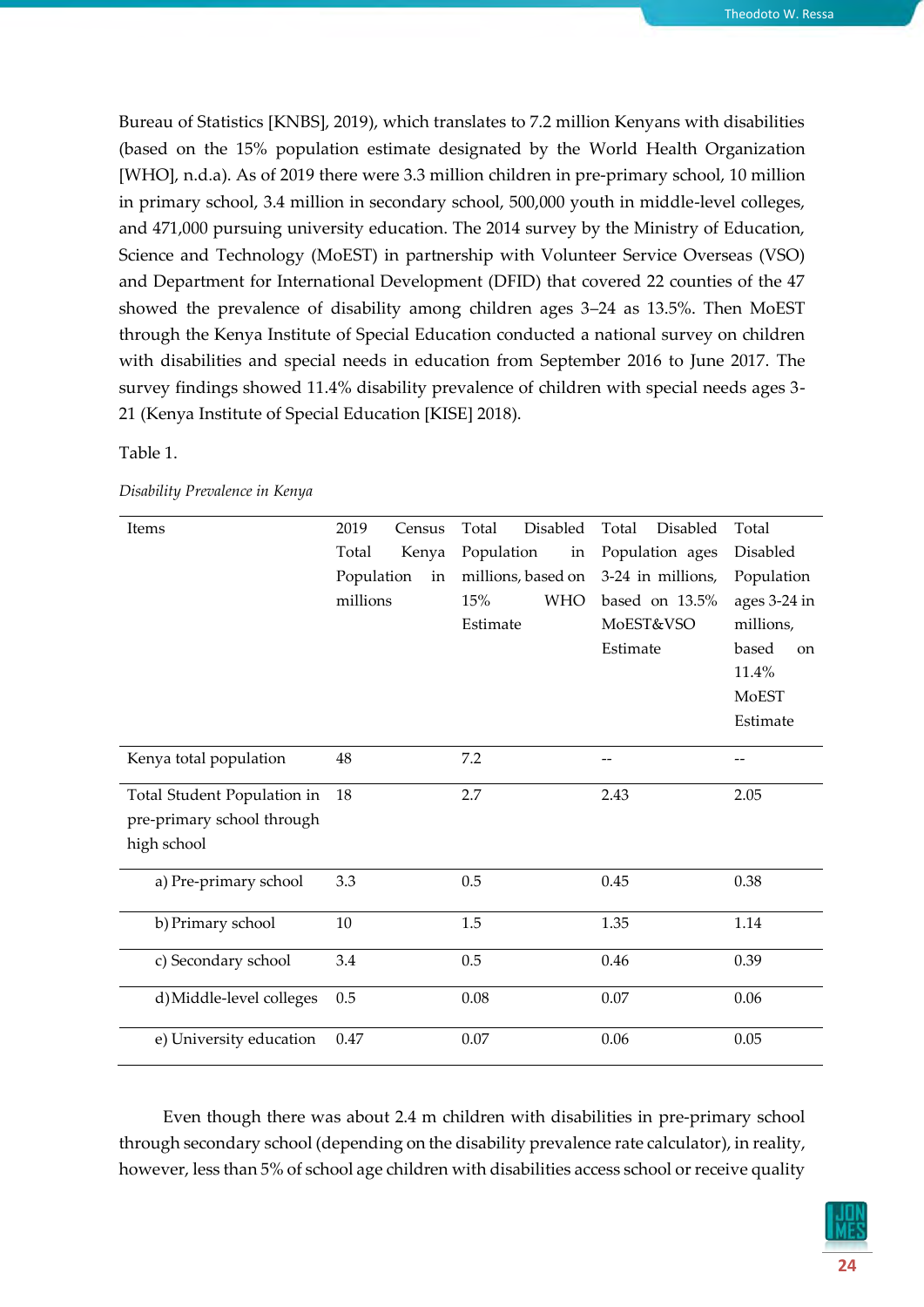education according to the VSO and MoEST Report of 2014 and KISE Report of 2018. This is happening at a time when the Persons with Disabilities Act of Kenya 2003, the 2010 Constitution of Kenya the Convention on the Rights of the Child (CRC 1989), the UN Convention on the Rights of Persons with Disabilities (UNCRPD, 2006), and the Basic Education Act 2013 prohibit disability-based discrimination and guarantee citizens with disabilities the right to education (Republic of Kenya, 2010). Unfortunately, this is also happening when there is increased prevalence of disasters. Sadly, most children with disabilities have limited access to basic needs and efficient infrastructure (KNBS, 2019; Leonard Chesire, 2019) to endure disasters.

#### **Impact of Infectious Diseases on Communities**

In comparison to 30 years ago, the number of global disasters has increased, mostly due to climate change, and the list includes infectious diseases such as Ebola and Middle East respiratory syndrome (Braden et al., 2013; Chan, 2014; Okaka & Odhiambo, 2018) and drought, famine, plague, hurricanes, earthquakes, wildfires (Field et al., 2012). Other challenges include displacements due to wars and terrorism (Krause & Otenyo, 2005). Unfortunately, disasters have serious economic, political, social, cultural, and linguistic impacts on the communities affected, and so they cost countries billions of dollars in damages of infrastructure and expenditures to treat injuries and deaths (Field et al., 2012; Heymann et al., 2015; Shreve & Kelman, 2014; van der Keur et al., 2016). In 2019 and 2020, Kenya dealt with various disasters—including floods, a locust plague, and the coronavirus pandemic—that caused injuries, deaths, destruction of property, an economic recession, and the closure of schools (IMF, 2020b). However, the nationwide impact of the COVID-19 pandemic on education of school-age Kenyans with disabilities remains unknown.

Infectious diseases spread very rapidly among individuals when vectors either intentionally or unintentionally carry the disease from the epicenter to other regions of the world, often aided by the improved infrastructure, including transportation systems, that facilitates the increased mobility of people, thereby making it easier for infectious diseases to spread (Chan, 2014; Heymann et al., 2015). The rapidity by which infectious diseases spread across borders means that management requires both individual and collective health security protocols (Heymann et al., 2015). Individual health security measures involve personal initiatives to protect oneself from infectious diseases by moving to safe areas and using appropriate medical materials (where available, e.g., wearing masks) to protect oneself and one's neighbors. In contrast, collective health security involves a concerted approach aimed at addressing the global spread of infectious diseases, bringing together various national and international actors in designing and implementing prevention, treatment, and recovery plans. Individual and collective health security measures ensure the rapid detection of outbreaks and an equally rapid response for effective management of the disease (GHSA Preparation Task Force Team, 2015; Heymann et al., 2015).

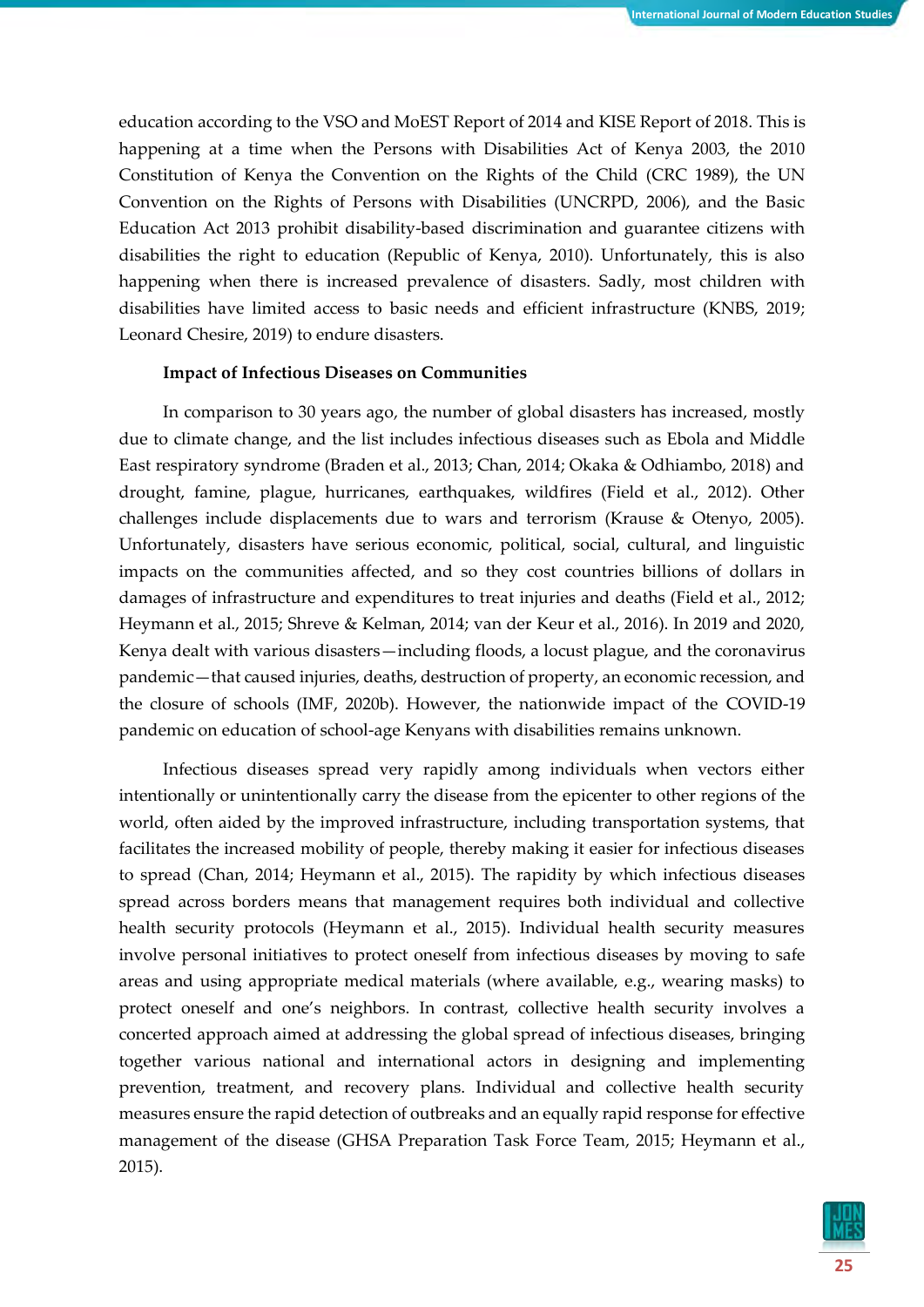Infectious diseases such as that caused by Ebola virus can be devastating to communities, including the medical community in a country with an inefficient healthcare system (Chan, 2014). The Ebola virus, which is found in animals, was first identified in humans in the Democratic Republic of Congo in 1976. Since then, there have been 11 sporadic outbreaks that have killed people mainly in Central Africa and West Africa. The most devastating outbreaks occurred in 2014 and 2016, which killed 11,000 people in Guinea, Sierra Leone, and Liberia (Chan, 2014). This attracted aid from across the globe after WHO declared Ebola to be a global pandemic. Besides affecting ordinary citizens, the disease also negatively impacted the medical community. Most medics from the global north who had contracted the Ebola virus while working in West Africa were repatriated to their home countries, where they received appropriate medical interventions in wellequipped hospitals with the necessary medication. Most recovered from the infection. In contrast, most West African medics who contracted the virus did not survive because many hospitals had a shortage of staff or equipment, including limited personal protective equipment (PPE), medication, electricity, and even water (Heymann et al., 2015). Thus, infectious diseases always have a devastating effect, particularly in low-income countries with less resourced healthcare systems (Heymann et al., 2015).

The outbreak of the bubonic plague, cholera, smallpox, and yellow fever in the  $20<sup>th</sup>$ century encouraged the international community to come up with regulations to promote a global response capable of preventing the cross-border spread of infectious diseases (Centers for Disease Control and Prevention, n.d.; WHO, 1983). However, the outbreak of severe acute respiratory syndrome (SARS) in 2003 proved to the world that strong border control is not sufficient to tame infectious diseases that do not respect the border rules (Heymann et al., 2015). Current measures therefore require governments to share information immediately when an infectious disease arises to prevent its spread globally (WHO, 2005). However, this global health management framework has not been fully or equally implemented across all countries, thus predisposing other global communities to infectious diseases that occur in a specific region, as happened with the 2007 avian influenza virus outbreak in Indonesia (Braden et al., 2013; WHO, 2011) and the COVID-19 outbreak in Wuhan, China in 2019/2020. The collective approach may fail when, as in these cases, unwilling global partners do not share information, resulting in the spread of the infectious disease to other regions that are not at the epicenter. Previous failures by governments in sharing critical information about infectious diseases (e.g., in the case of avian influenza virus) have led to development of another health framework—equal sharing equal benefit aimed at strengthening individual health and collective health security (WHO, 2011). Countries agreed on sharing information about the composition of diseases and available medication, including vaccines (Heymann et al., 2015). Nonetheless, the outbreak of the COVID-19 has revealed the shortcomings of these frameworks and the need for governments to iron out their differences and work on building trust to improve international response mechanisms to infectious diseases.

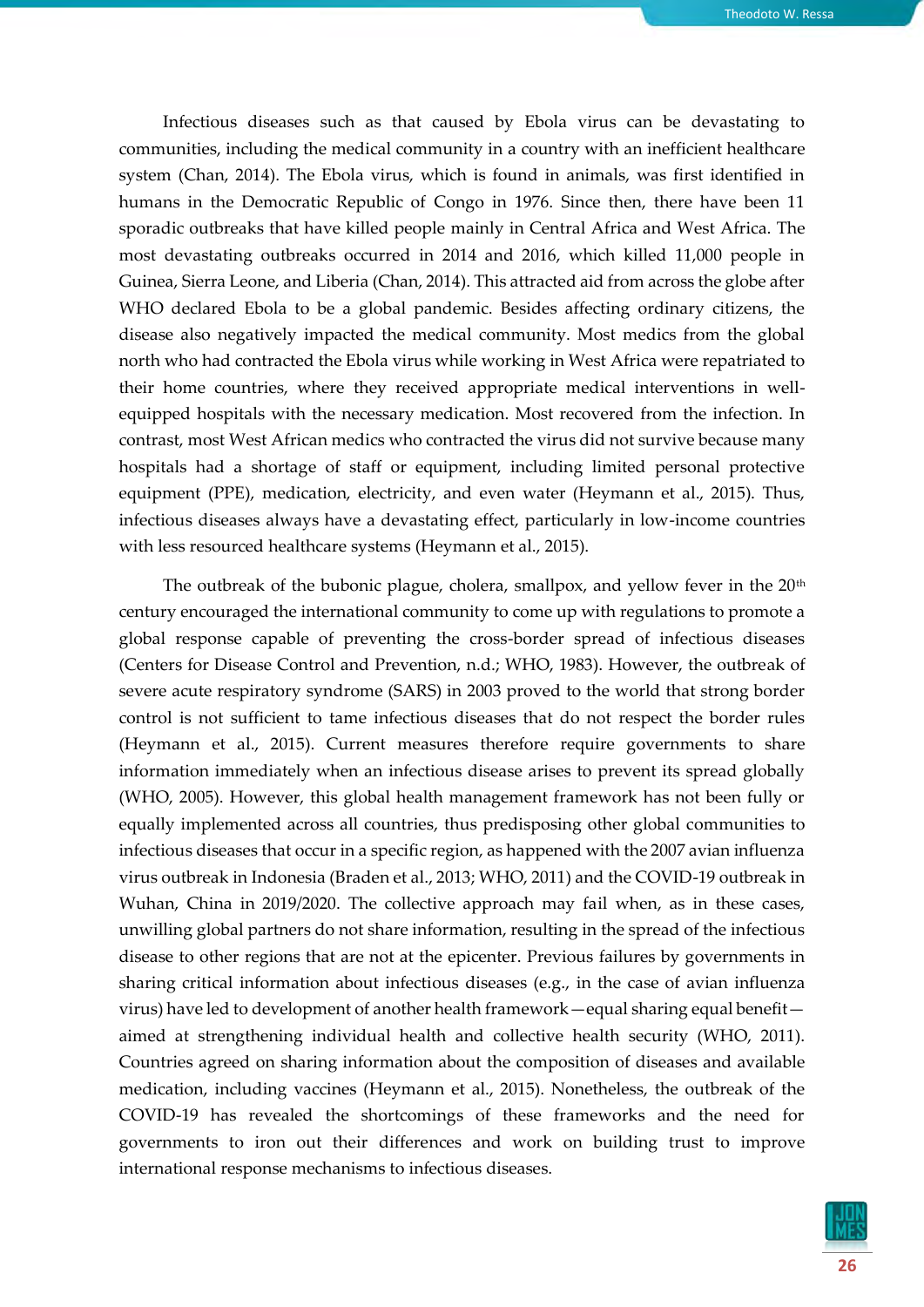Despite the prevalence of disasters in Kenya, there is dearth of literature on disaster education geared towards children with disabilities and their families. Given that most Kenyans with disabilities live in poverty due to biased systems including education system (KISE, 2018; KNBS, 2019), the aim here is at understanding the impact of school closures on learners with disabilities to determine how best to improve their post-COVID-19 pandemic education and adult life.

## **METHOD**

This paper employs a situational analysis framework (Annan, 2005) to understand the Kenyan education system in the era of disasters. Situational analysis focuses on the style, ideology, and structure of an organization or system. To understand education situation of children with disabilities in Kenya, a comprehensive literature search was conducted using Elsevier, Google Scholar, and Springer Online Journals using a combination of keywords relating to disasters, plagues, floods, and pandemics in Kenya (e.g., cholera, delude). See Table 2. I narrowed down the search using the following sentences:

- 2019-2020 journal articles related to disasters, plagues, floods, and pandemics in Kenya
- 2019-2020 journal articles related to disasters, plagues, floods, and pandemics affecting Kenyans with disabilities
- 2019-2020 peer-reviewed journal articles related to pandemics affecting Kenya students with disabilities
- 2019-2020 peer-reviewed journal articles related to COVID-19 pandemic affecting Kenya students with disabilities

Studies that did not focus on the impacts of disasters in Kenya during 2019-2020 time frame were eliminated. This led to 14 relevant studies. Some of the gray literature that met specific inclusion criteria were included, such as that focused on disasters in Kenya.

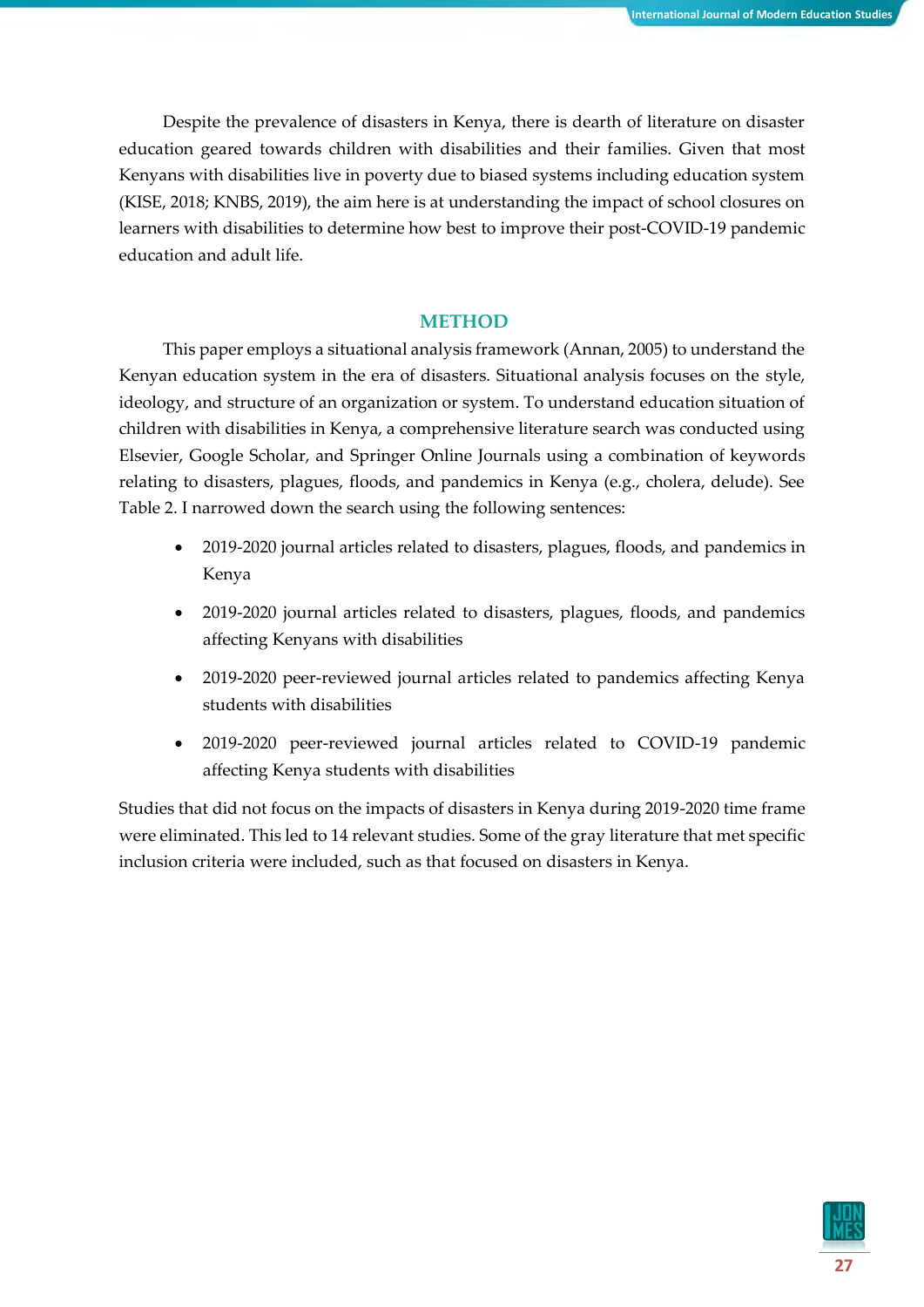#### Table 2

| Sources:                                                                                                         | 2019-2020                                                                                           | 2019-2020                                                                                                                         | 2019-2020                                                                                                                                   | 2019-2020                                                                                                                                                                        |
|------------------------------------------------------------------------------------------------------------------|-----------------------------------------------------------------------------------------------------|-----------------------------------------------------------------------------------------------------------------------------------|---------------------------------------------------------------------------------------------------------------------------------------------|----------------------------------------------------------------------------------------------------------------------------------------------------------------------------------|
| Using a<br>combination of<br>keywords relating<br>to disasters,<br>plagues, floods,<br>and pandemics in<br>Kenya | journal<br>articles<br>related to<br>disasters,<br>plagues,<br>floods, and<br>pandemics in<br>Kenya | journal articles<br>related to<br>disasters,<br>plagues,<br>floods, and<br>pandemics<br>affecting<br>Kenyans with<br>disabilities | journal articles<br>related to<br>disasters,<br>plagues,<br>floods, and<br>pandemics<br>affecting<br>Kenya<br>students with<br>disabilities | relevant<br>journal<br>articles<br>related to<br>disasters,<br>plagues,<br>floods, and<br>pandemics<br>and the<br>impact on the<br>education of<br>learners with<br>disabilities |
| Elsevier<br>Online<br>Journals                                                                                   | 685                                                                                                 | 178                                                                                                                               | 67                                                                                                                                          | 6                                                                                                                                                                                |
| Google Scholar                                                                                                   | 581                                                                                                 | 164                                                                                                                               | 135                                                                                                                                         | 5                                                                                                                                                                                |
| Online<br>Springer<br>Journals                                                                                   | 630                                                                                                 | 146                                                                                                                               | 94                                                                                                                                          | 3                                                                                                                                                                                |
| Total                                                                                                            | 1,896                                                                                               | 488                                                                                                                               | 296                                                                                                                                         | 14                                                                                                                                                                               |

In addition to the desk-based review, virtual field research was performed (e.g., observations of teachers as they created virtual fieldwork experiences) (Cliffe, 2017) and data were collected from key informants through online and remote interactive interviews and focus group discussions with representatives of the disabled people's organizations (DPOs; ten people), government representatives from the Ministry of Education (two people), Ministry of Health (two people), and Ministry of Labour and Social Protection (one person), and representatives from non-governmental organizations (NGOs; three people) via zoom (Zoom Video Communications, Inc.), WebEx (Cisco Webex), and WhatsApp Messenger (depending on the interviewee application). See Table 3.

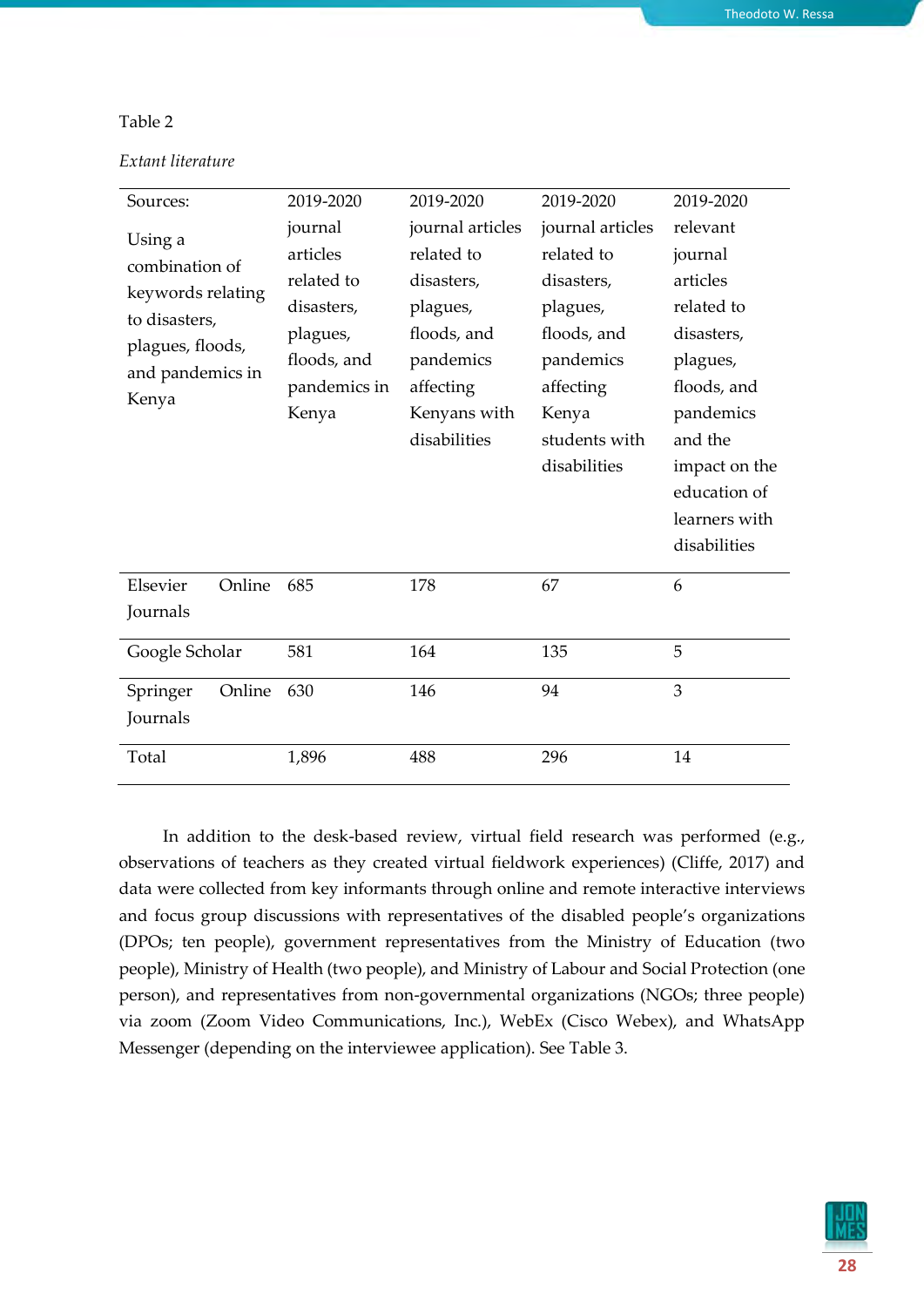## Table 3

*Virtual field research*

| Key informants:                             |               |
|---------------------------------------------|---------------|
| a) Disabled people's organizations          | 10            |
| b) Ministry of Education                    | $\mathcal{P}$ |
| c) Ministry of Health                       | 2             |
| d) Ministry of Labour and Social Protection |               |
| e) Non-governmental organizations           | 3             |
| Total                                       | 18            |

Also, data collection involved document analyses (including big data reports from KNBS, International Telecommunication Union (ITU), National Council for Persons with Disabilities (NCPWD), UNESCO, United Nations Children's Fund [UNICEF], WHO, World Bank; a review of previous studies; and national and international e-media reports about Kenya published on social media—Facebook, and through national and international digital media organizations including radio (e.g., National Public Radio of America, Kenya Broadcasting Cooperation [KBC]), e-newspapers such as *Daily Nation, The Standards, the EastAfrican Standards*; observations of the evolving situations in Kenya, and personal experiences as a result of my schooling in Kenya (Ressa, 2009). As shown in Table 4. analysis of collected information revealed an array of difficulties which were categorized into two major barrier topics.

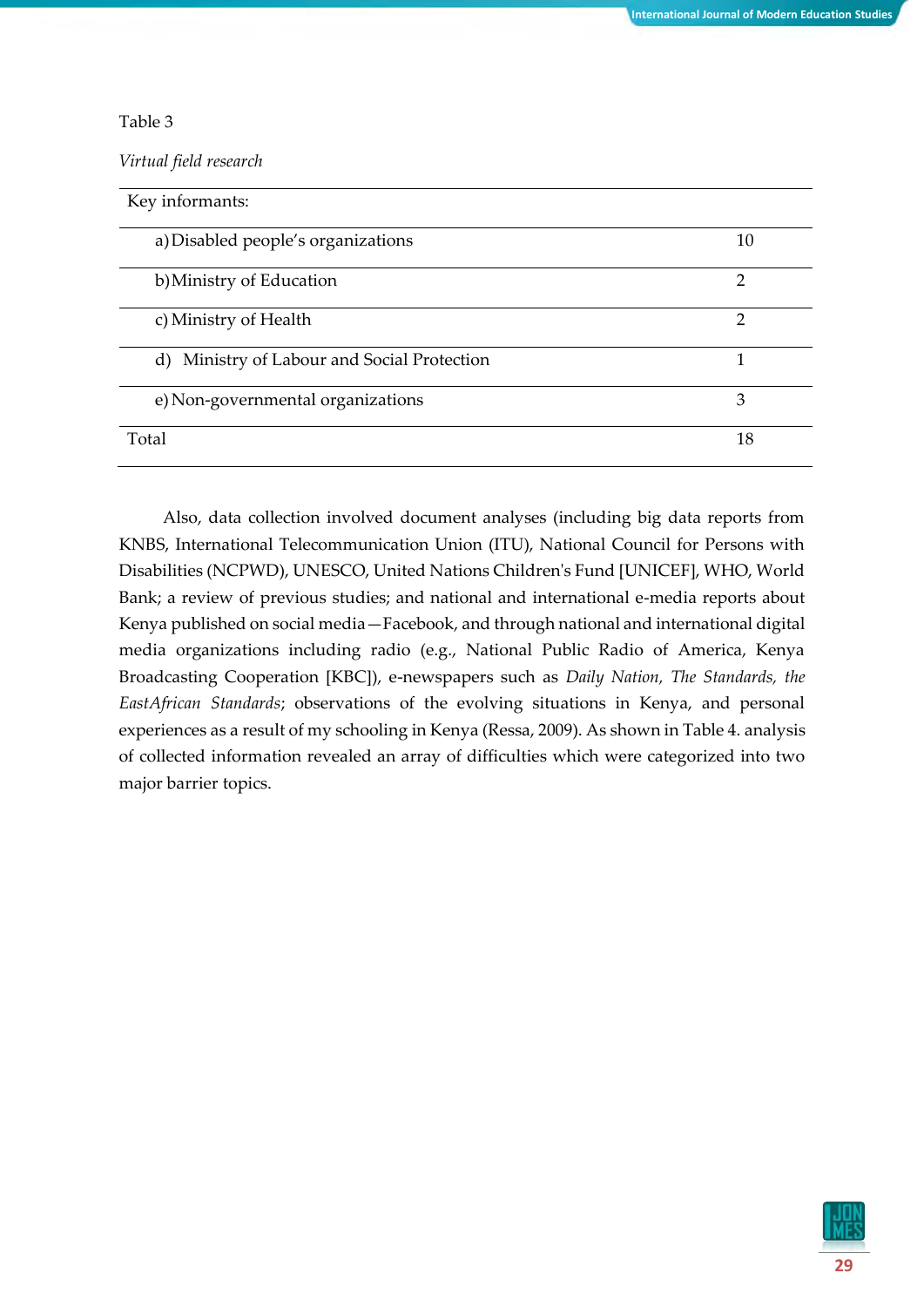### Table 4

|  |  |  |  |  | Mega effects of COVID-19 pandemic on education |  |  |
|--|--|--|--|--|------------------------------------------------|--|--|
|--|--|--|--|--|------------------------------------------------|--|--|

| Difficulties linked to:                                                                                                 | <b>Mega Learning Barriers</b>                    |
|-------------------------------------------------------------------------------------------------------------------------|--------------------------------------------------|
| Different systems of education<br>inadequate infrastructure (e.g., internet,<br>electricity)<br>geographical challenges | Challenges in public and low-cost<br>schools     |
| time differences                                                                                                        |                                                  |
| difficulty to teach STEM content online<br>$\bullet$                                                                    | Challenges with the curricula and                |
| different curricula                                                                                                     | digital infrastructure                           |
| many subjects                                                                                                           |                                                  |
| lack of resources-computers                                                                                             | Poverty in households with children<br>$\bullet$ |
| different stakeholders with different<br>interests                                                                      | with disabilities                                |
| lack of political will;                                                                                                 |                                                  |
| computer illiteracy/lack/limited skills                                                                                 | Unfavorable home environment<br>$\bullet$        |
| home challenges                                                                                                         |                                                  |
| limited/lack of motivation                                                                                              |                                                  |
| teachers, parents, and students fear,<br>panic                                                                          | and Uncertainties about the<br>Fears<br>Future   |

# **FINDINGS**

The study revealed that the COVID-19 pandemic has created a humanitarian crisis in Kenya that has significantly affected education of children with disabilities.

## **Challenges in Public and Low-Cost Schools**

The unfortunate school closures on March 16, 2020, to contain the COVID-19 pandemic left millions of learners including those with disabilities at a disadvantage, and by December 31, 2020, it remained unclear when public schools will resume normal school calendar (Daily Nation Group, 2020; Waita & Njehia, 2020). The experiences of learners in public and low-cost private schools that mostly serve low-income families remained

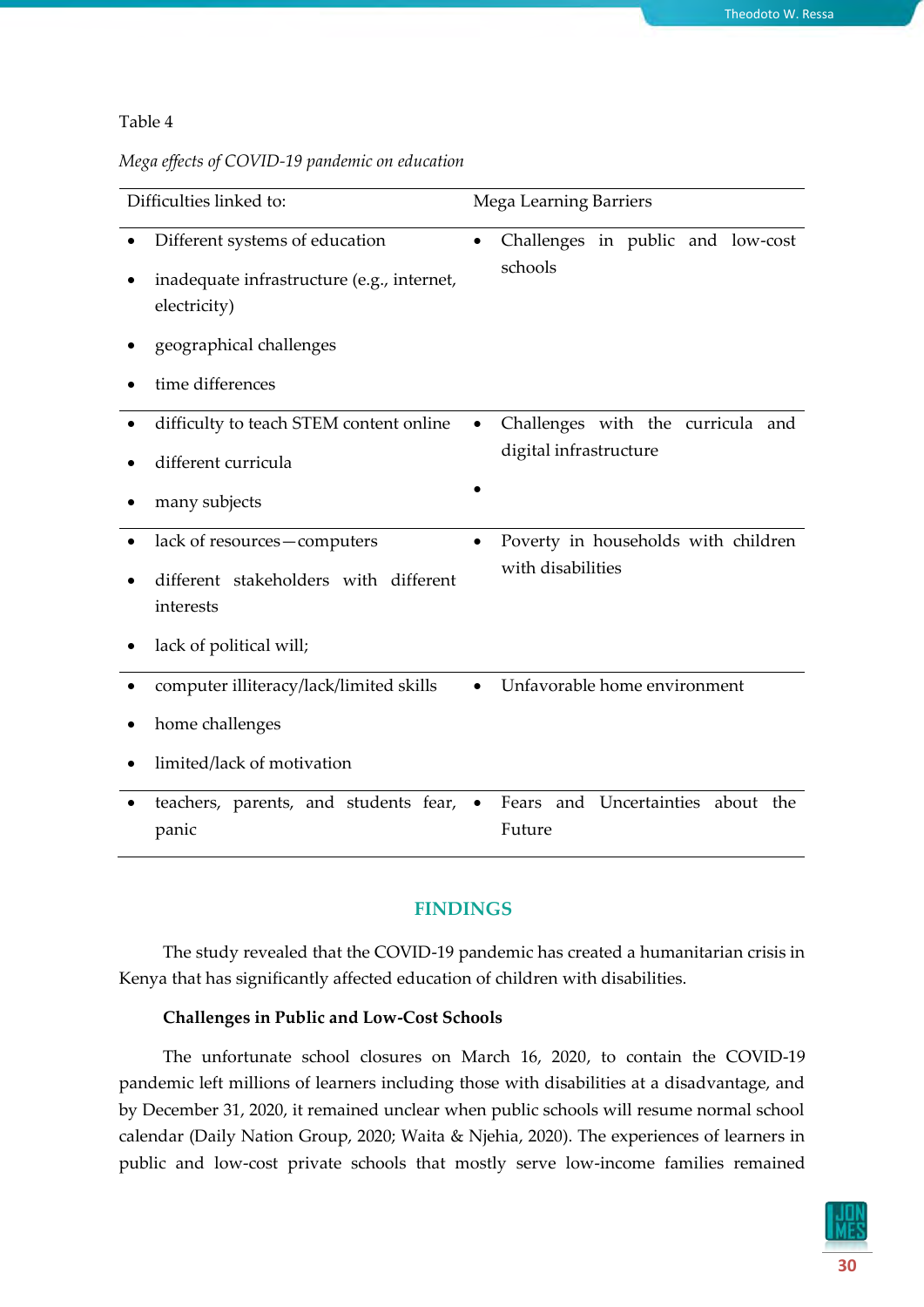unknown throughout the year. Analysis of e-newspapers (e.g., Daily Nation Group, 2020; The Standard) revealed that low-cost private schools such as Bridge International Academies that operated in 40 of the 47 Kenyan counties closed on the eve of the COVID-19 outbreak, and staff and teachers were placed on temporary compulsory leave without pay, eliminating their obligations to their learners. This is contrary to the happenings in high cost private schools. Interviews with ten representatives of the DPOs and analyses of documents (from various organizations such as UNESCO, UNICEF, WHO, World Bank, and media organizations including social media—Facebook, e-newspapers—Daily Nation, The Standards, the EastAfrican Standards) revealed that although learning was suspended in public schools, virtual learning at a number of upscale private schools went on. High-cost schools have international affiliations that make it easy to adopt curricula from other countries. They also do not need their online learning programs to be licensed by the Kenyan government, as is the case with public education. For instance, Brookhouse Schools offers the International General Certificate of Secondary Education, which is an English languagebased examination similar to the General Certificate of Secondary Education in the United Kingdom. Even though some families questioned the quality and cost of online learning in these upscale private schools (Muthoni, 2020), students experienced an academic atmosphere that helped maintain their learning tempo. This trend caused panic among families who felt that children who attended public schools were being left behind by the education system, which has for a long time inadequately prioritized their needs.

## **Challenges with the Curricula and Digital Infrastructure**

Interviews with representatives of DPOs and NGOs and Media reports (Peralta, 2020) revealed that public schools indicated that learners with and without disabilities spent most of their time on non-academic and unproductive and hurtful activities (e.g., teenage sex). Idling of learners prompted the government to take drastic measures to support virtual learning as it contemplated opening schools in 2021. On March 23, 2020, the Ministry of Education started broadcasting primary and secondary school lessons via the radio, television, and the Kenya Education Cloud throughout weekdays through the Kenya Institute of Curriculum Development (KICD, n.d.). KICD's EduTV Kenya, a production of Edu Channel TV, was available as a live stream and on-demand content on YouTube channels and covered classes in early childhood through high school. The KBC English Service radio program targeted learners in primary schools and covered multiple subjects, including English, Kiswahili and Fasihi, mathematics, science, hygiene and nutrition, Christian religious education, social studies, life skills, civic education, business studies, geography, biology, and agriculture. KICD also partnered with the Kenya Publishers Association to provide learners with free electronic copies of textbooks on the Kenya Education Cloud. In addition to the government's effort, some individuals and organizations based locally and abroad banded together to provide learners with education opportunities via online platforms such as Facebook and WhatsApp. This allowed some students from public schools to participate in online learning offered by companies in the

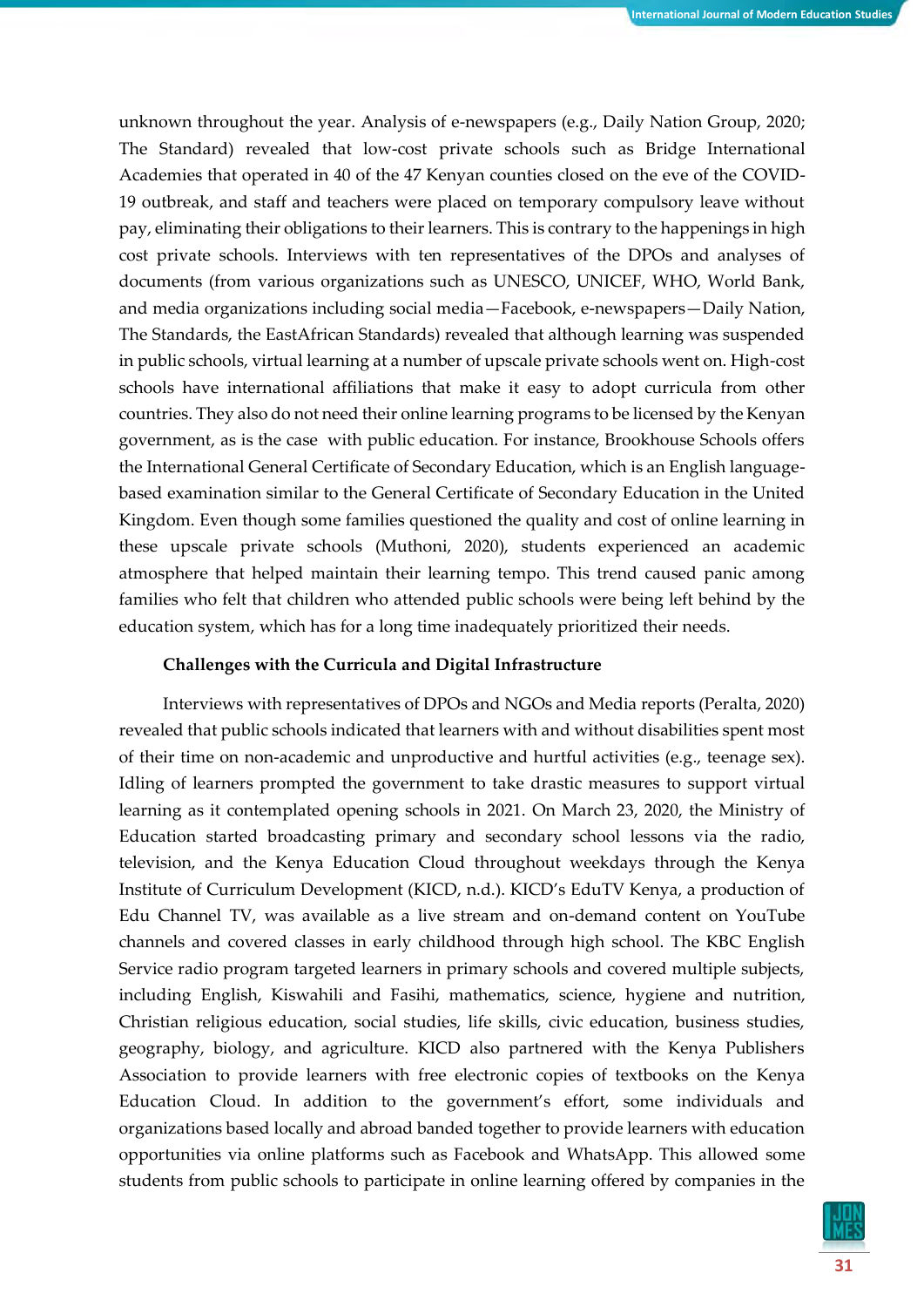U.S., such as EduMonitor, which had free programs, e-books, worksheets, and games for children in pre-kindergarten through to the fifth grade (EduMonitor, n.d.).

Moreover, inadequate infrastructure (e.g., internet, electricity) made it difficult to support universal virtual learning. To boost internet access for students and families in less served regions, the Kenya Civil Aviation Authority collaborated with Telkom Kenya and Alphabet Inc. to float Google's Loon Balloons, carrying 4G base stations, over Kenyan airspace (Etherington, 2020; World Bank, n.d.b). Also, other local private mobile providers such as Safaricom partnered with Longhorn Publishers, Eneza Education, and Viusasa to provide free access to educational e-content for primary and secondary school students. Despite these innovative and noble ideas, virtual learning remained inefficient and inaccessible for most children with disabilities because little effort went into tailoring digital lessons to individual learners in different parts of Kenya (e.g., Turkana has inefficient infrastructure and a harsher climate than the highlands of Kericho or Nairobi City).

The problem with the learning material, content, and time remained because it was not easy to virtually teach certain subjects at a certain grade level at a certain.. For instance, it was difficult to effectively teach virtual science, technology, engineering, and mathematics (STEM) lessons, including science laboratory work, because few schools or families could afford computers or the apps, and few teachers were competent in modeling. Also, Kenya has two public education systems running concurrently—the new 2-6-3-3-3 education system that was introduced in 2017 to replace the 8-4-4 education system. This made restructuring the content of varied subjects difficult especially for foreign-based educators. Besides, the time difference, for example, between Kenya and the U.S. (an average of eighthour difference—East Standard Time) complicated remote teaching and learning since afternoon in the U.S. would be late night in Kenya, the time most families are asleep.

Challenges with the curriculum, geography, and time made it difficult to support universal virtual learning. So, online learning only served a small population that have electricity, internet, and computers and can access the required media (e.g., Edu TV Channel on YouTube), and according to a KNBS survey, less than 40% of students accessed digitally delivered content (i.e., via television and radio and mobile phones—which is discomforting) (World Bank, n.d.b). E-learning requires utilities, technology, and experienced educators who are computer literate and competent in online pedagogical practices (Mutisya & Makokha, 2016). …

#### **Poverty in Households with Children with Disabilities**

Document analyses (e.g., from the ITU; World Bank, n.d.b) and interviews with representatives of DPOs, NGOs, and MoEST revealed that government and individual/group initiatives to promote digital teaching and learning, though well intentioned, did not reach the most vulnerable learners who did not have computers or access power. Many teachers and families did not own computers, nor were they computer

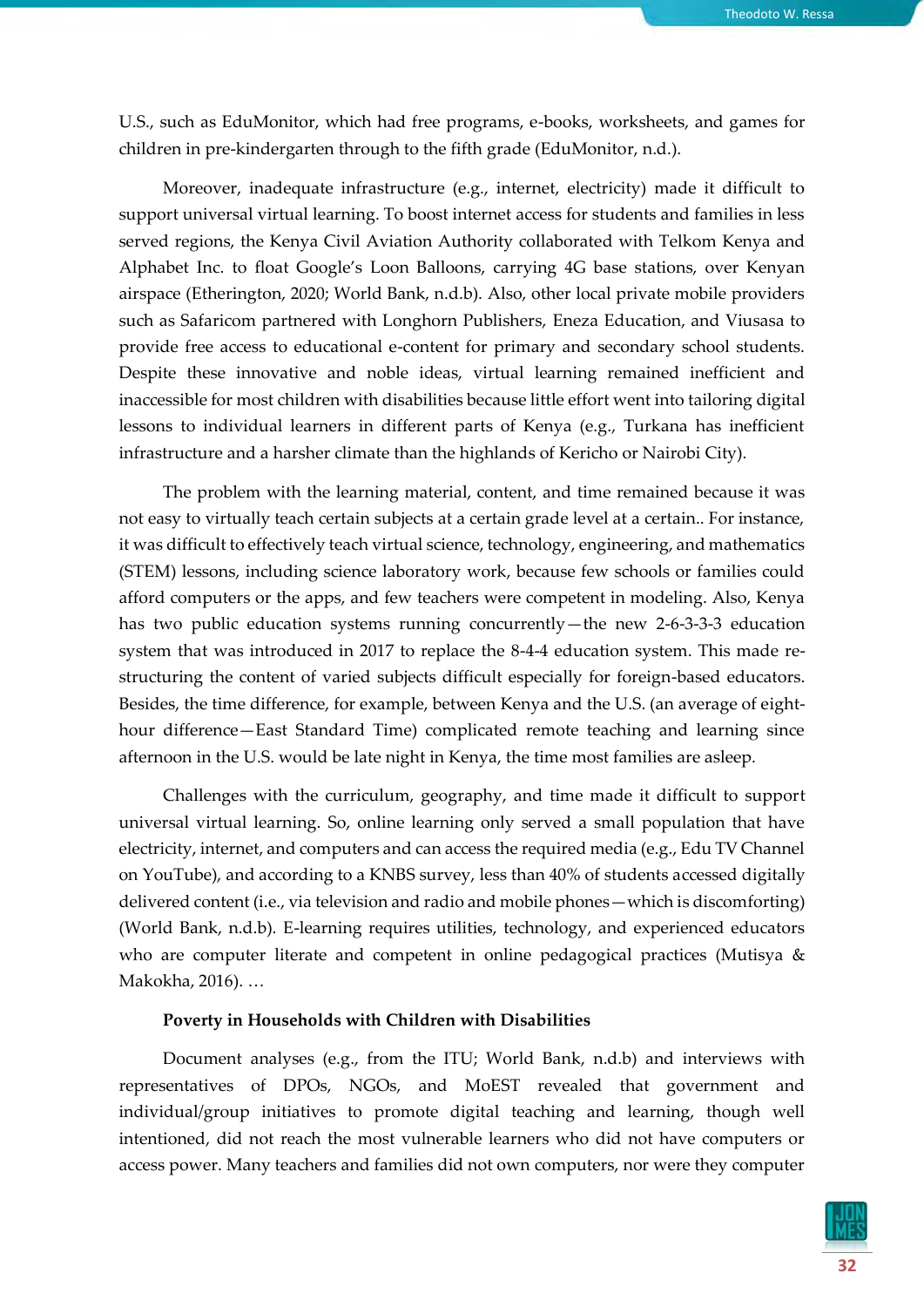literate (UNICEF, 2017) while most low-income private and public schools had limited capacity to provide virtual classes. In 2013, the government promised every child in primary school a laptop computer with free internet access to facilitate digital learning (Mariga et al. 2017; Mugendi, 2019). However, this plan was shelved for political reasons, and because of the lack of political will and financial incapacity, the government was not able to broadly facilitate digital learning. With many countries turning to online schooling, the global demand for computers outstripped the supply, which made computers unavailable or costly for ordinary Kenyan families. Other households resorted to mobile devices. However, the small screens of most phones made learning for hours tiresome thus causing disinterest of strenuous subjects/topics in learners. Though mobile phone services are relatively good in Kenya (KNBS, 2019), they were shared with family members, and in a household with four children, it was difficult to access the internet due to data plan restrictions (Opeke 2018; UNICEF, 2017). Instead, most students accessed the internet through public cybercafés (Wamuyu, 2017), which tend to be unsafe or insecure and therefore predispose students to cybercrimes. For this reason, many informed and concerned parents refused to allow children to participate in these learning environments.

## **Unfavorable Home Environment**

E-learning requires a lot of self-discipline and an appropriate setting since personal technology can be distracter to learning (Schneider, 2018). Even in situations where families had computers, many students failed to log on or stay focused on their computer. Whereas some online programs can track students' attendance and participation, the process is cumbersome and can be overwhelming to teachers and learners new to the system. This led to unreliable data-collection practices such as filling out e-google attendance sheet. Thus, those who were absent were predisposed to experience low performance, low self-esteem, and to drop out of school as a result. Furthermore, in face-to-face learning, students are more likely to be guided by the teacher's physical presence. In contrast, online classes predisposed the entire class to behavioral challenges, such as crying, yelling, and the use of profanity out of frustration when learning materials did not load. For this reason, many online classes were shortened versions of the face-to-face classes, which compromised the quality and quantity of learning.

While online learning requires a favorable home environment, many homes lacked the amenities necessary for conducive learning, such as electricity, running water, the internet, and bathrooms. Many families of children with disabilities lived in single-room houses, grass-thatched houses, or houses with corrugated iron sheets without a ceiling, which made it impossible to learn when it rained, which happened during the long rains month April through August. Homes/houses without children's bedroom left little space for different learning activities in the same space. One-roomed house served multiple purposes—storage, dining, sleeping, or even bathing. These conditions negatively affected the access and participation of children with disabilities with respect to digital learning.

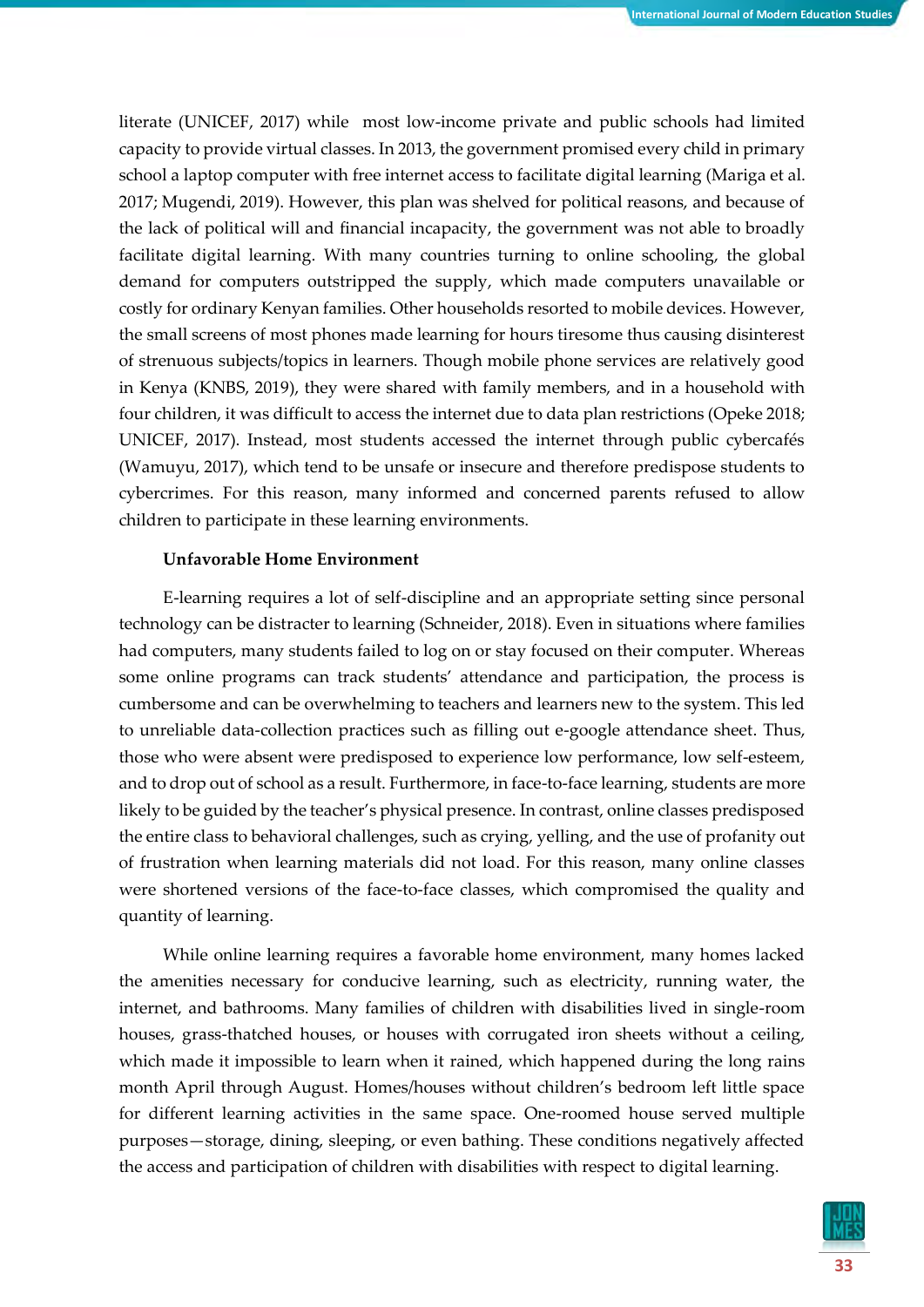#### **Fears and Uncertainties about the Future**

The Kenyan education system is majorly controlled by the government. The decision to postpone schooling until 2021 received support from national teacher and parent organizations. However, the disruption of schooling intensified families' fears and uncertainties about the education of their children with disabilities since it is apparent that the 2020 school calendar year was lost. School closures and cancellation of national summative examinations that were to begin in September 2020 (i.e., Kenya Certificate of Primary Education - KCPE and Kenya Certificate of Secondary Education - KCSE) meant mass repeating at all levels of schooling is unavoidable. With an inadequate education system that less meet the national education demand, this will lead to high competition for few places in 2022 and the coming years especially in grades 1 and 9 and college places.

## **DISCUSSION**

This study was based on a quick review of the situation in Kenya to inform program development on the current status of learners with disabilities. The findings have revealed that children with disabilities are losing ground academically because COVID-19 has profoundly impacted their education and daily lives as evidenced in the mega learning barriers: Challenges in public and low-cost schools, challenges with the curricula and digital infrastructure, poverty in households with children with disabilities, unfavorable home environment, and fears and uncertainties about the future. These mega learning barriers show the toll of COVID-19 and school closure on the education of learners with disabilities.

#### **The Academic Toll of School Closures on Children with Disabilities**

The Kenyan government's drastic measures to contain COVID-19 pandemic caused unquantifiable academic harm to millions of learners who were kept at home without learning opportunities, especially children with disabilities. The most impactful measure in this respect was the closure of learning institutions on March 16, 2020. Due to limited healthcare facilities and the surge of the pandemic, the central government gave the directive to county governments to designate 20 residential schools in each county as isolation health facilities, thereby ordering that the schools function as hospitals, testing centers, or quarantine centers (Waita & Njehia, 2020). However, this decision made schools hazardous and unavailable for throughout 2020. Kenya placed safety before education in 2020 and because of the virulent nature of the pandemic, Ministry of Education issued conflicting opening dates that made it difficult for educators and families to plan appropriately. With the unpredictable disease ravaging across Kenya, and the eagerness of the government to contain it before it overwhelms the inadequate healthcare system, on July

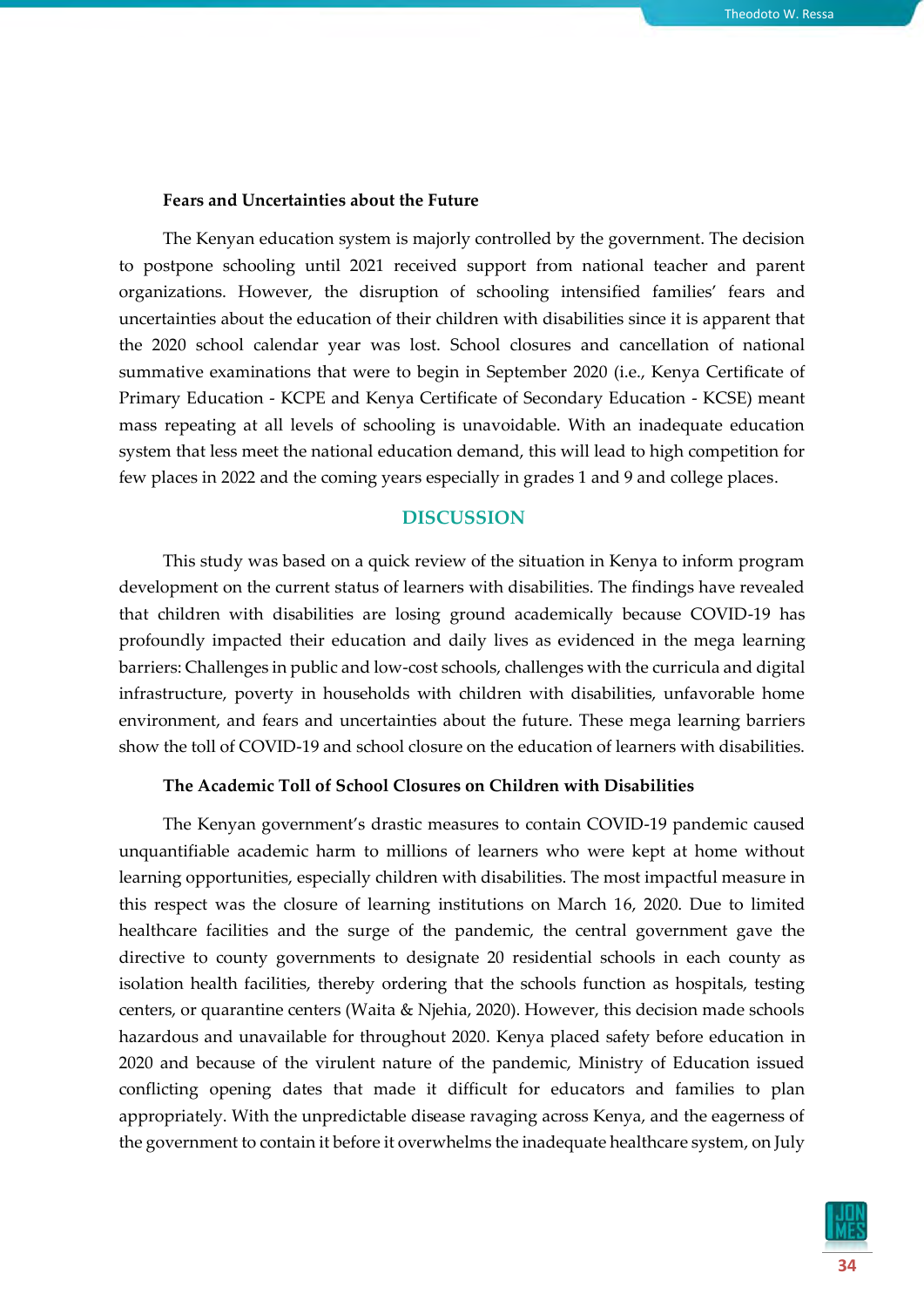6, 2020, the government announced that schools will remain closed for the rest of the 2020 academic year.

Although schools opened in January 2021, the COVID-19 pandemic induced school closure will continue to negatively affect children with disabilities (i.e., lead to illiteracy, biases, aggressions, and a lack of appropriate information about COVID-19 preventative measures) and therefore predispose them to increased likelihood of academic failure and failed adult life. Even though the government cautiously opened schools and eased the restrictions of movement introduced in early March 2020, challenges persists and normalcy far away in the horizon. The two-meter distancing rule makes traveling expensive and difficult since few passengers in the bus translate to high fares in order for the operators to recoup costs and make profit (IMF, 2020b). Traveling costs and restrictions on movement and inefficient sanitization in schools at a time when the communal transmission of COVID-19 is on the increase is likely to scare some learners with disabilities and their families and teachers and therefore lead to unfavorable learning environment that predispose students with disabilities to school failures. Lack of resources and services increase COVID-19-related demotivation factors especially now when learning institutions are considered high-risk settings due to the high congregation of students from different places. Unfortunately, the abilities of parents, teachers, administrators, and other stakeholders (e.g., suppliers of school resources) to provide the support children need to navigate the education system from home are already limited. Previous studies have shown that disasters interfere with social structure and infrastructure (Chan, 2014) and pandemics cause serious harm to the affected communities (Chan, 2014; Heymann et al., 2015). For instance, the Ebola virus outbreak in West Africa caused deaths and damaged the fragile economies making it hard for patients as well as survivors to trust their governments' health guidelines (Heymann et al., 2015). Inadequate infrastructure, such as transportation systems (roads, railway, or seaways), and insecurities caused by the lack of basic needs such as clean water, food, or air, all lead to biases, desperation, fear, and violence that negatively affect economies and contribute to restlessness and mistrust of communities, institutions, and governments (Chan, 2014). As in the case of Ebola outbreak in West Africa that disrupted social and school life, vulnerable children—including those with disabilities, those from pastoral or nomadic communities, and the urban poor—are at increased risk of sexual exploitation, teen pregnancy, school dropout, and child labor (UNESCO Institute for Statistics [UIS], n.d.; Winters et al., 2017).

Moreover, school closures caused the kind of educational and social inequity (Bourdieu & Passeron, 1990) that is already felt in other realms of essential activity including healthcare, employment, and housing—that determine quality of life. The COVID-19 induced economic recession (IMF, 2020b) has also triggered disability-based biases and aggressions. Many families of children with disabilities are becoming poorer, and children with disabilities are now vulnerable to violence as schools stayed closed and digital learning remained inaccessible in 2020, as it happens in disease ravaged communities (Chan, 2014). While schools already opened, the disease has gained foothold in Kenya and the

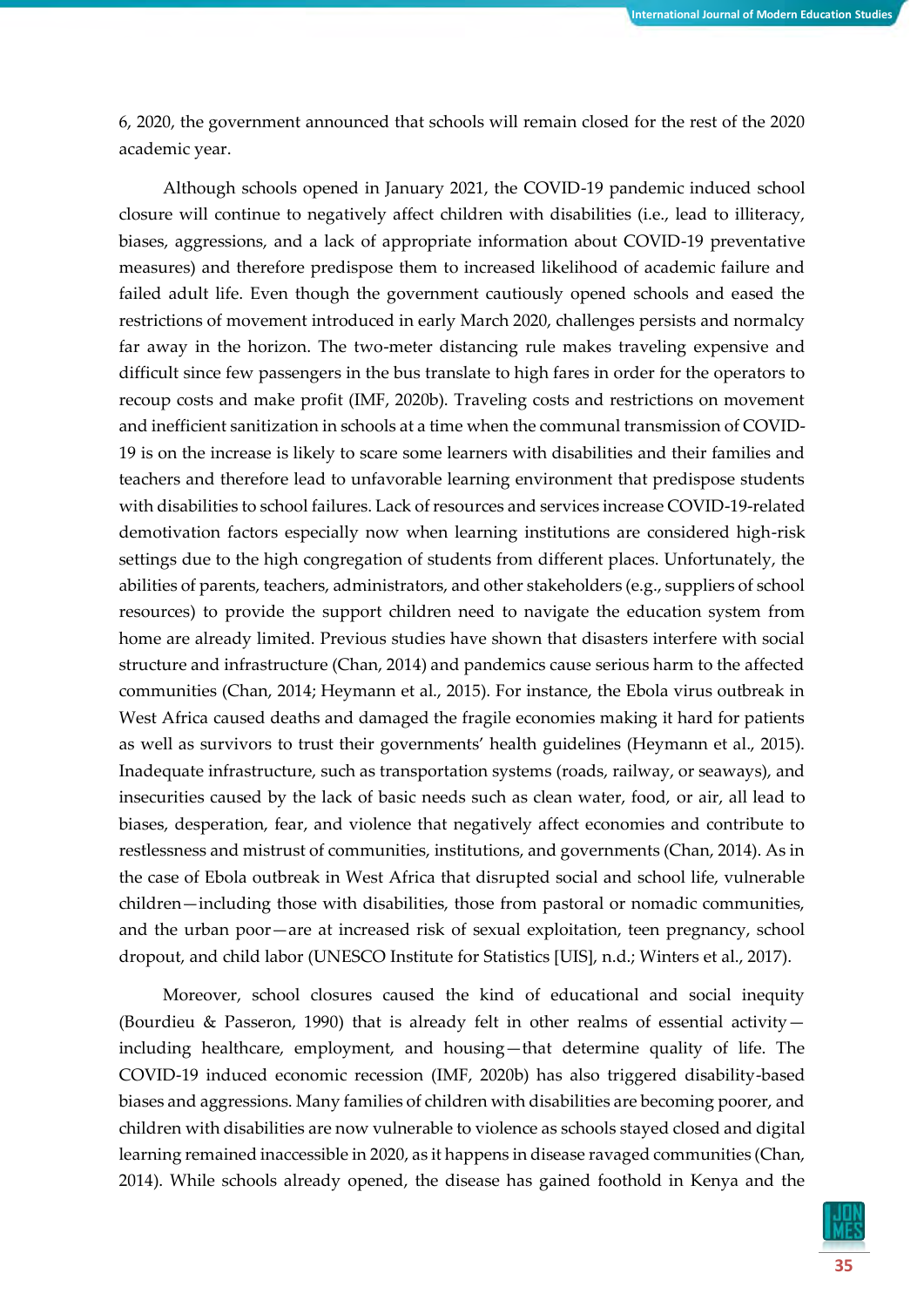mitigating measures remain inadequately implemented. As with Ebola in West Africa, the severity of the infectious disease in this case is likely to be magnified by poverty, which make it difficult for it to be contained, treated, and prevented. Poverty limits information flow and access to the medical equipment, vaccines, and medicines needed to manage an infectious disease. It also promotes health fraud, rumors, fears, violence, and the further spread of disease (Chan, 2014). Considering the mega learning barriers of children with disabilities, alleviating effects of COVID-19 is paramount.

#### **Empowering the Disabled through the Collective Health Security**

Health security initiatives are to provide protection from threats to health (Fidler, 2003; Heymann et al., 2015). It helps affected individuals increase their ability to withstand the effects of calamities so that they can improve their own wellbeing and that of the community. Chan (2014) has analyzed the impact of Ebola outbreak in West Africa in terms of health security arguing that local and global responses are critical in the management of infectious diseases, many of which require control of misinformation along with the allocation, distribution, and management of resources to ensure that help reaches the targeted communities and localities. Individual and collective health security measures are critical to the management of infectious diseases and the improvement of the wellbeing of society. This can be achieved when citizens of all cadres are provided with education that helps them participate in their own development as well as that of the broader community. While taming the COVID-19 pandemic requires collective initiatives, at the present time, the disability community has mostly been left out of consideration with respect to COVID-19 management initiatives. Key to the containment of COVID-19 pandemic and its negative impact and overall eradication of poverty is the provision of quality education to all community members especially learners with disabilities so that they can acquire the appropriate knowledge to function in the community now and in the post-pandemic period. Improving digital infrastructure is therefore key to the provision of disaster education and engaging communities in the recovery process.

#### **Empowering the Disabled through Disaster Education**

Although school closure is just one COVID-19 mitigating measure, the global scale and speed at which it disrupted education reduced the chance of children with disabilities accessing appropriate education on the level of non-disabled learners. Moreover, children with disabilities and their families are less prepared for disasters, and many are caught in the mix of wanting to adhere to the COVID-19 preventative measures while also eking out a living in a country with limited safety nets (Kabare, 2018). Further, even though disaster preparedness can lower the rate of injuries, deaths, and destruction of property (Hoffmann & Muttarak, 2017), many families of children with disabilities are not provided with the necessary knowledge of how they can survive or protect themselves in the case of disaster. This is opposed to Muttarak and Pothisiri's (2013) argument that families with people with disabilities are better prepared than non-disabled families.

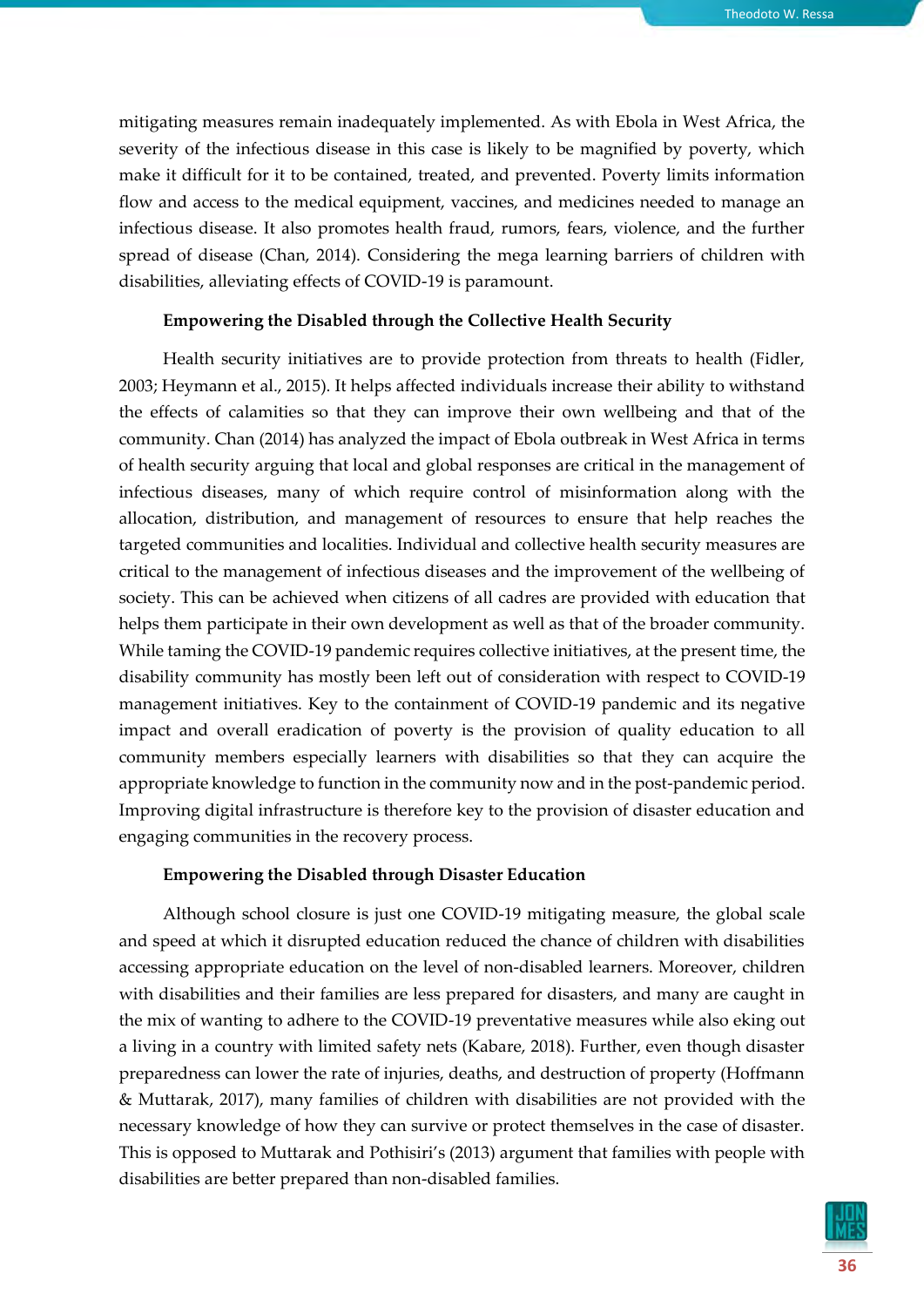The negative impact on children are likely reverberate for decades, since those unable to access education services or resources as well as those traumatized by COVID-19 and its effects may not resume school at all when this disaster is over. Often it is assumed that rescuers will provide them with special support in the case of a disaster. Sadly, many are left out from the disaster intervention programs even though preparing children for disasters is key to building their resiliency (Krishna et al., 2018). Toughness is necessary for survival during and after disasters. When it comes to demographics, families tend to be more prepared for disasters than single people, and those with disabilities also tend to be more prepared than non-disabled families (Muttarak & Pothisiri, 2013). When it comes to socioeconomic status, high-income families tend to be better prepared than low-income families because they can use their disposable income to buy additional supplies and build appropriate structures that can withstand disasters (Mishra & Suar, 2007). People who have lived in a certain geographical area for a long time and understand the different local hazards tend to be more prepared for these disasters than newcomers who may be less familiar with the situation. Also, home owners tend to invest more in disaster prevention or management than renters, who often see themselves as capable of moving to a different location in case a disaster hits (Tanaka, 2005). Some individuals tend to be psychosocially prepared for hazards and often invest in disaster management, which also helps them to develop self-resiliency and coping mechanisms (Hoffmann & Muttarak, 2017).

Krishna et al. (2018) conducted a study with adults to determine the disaster preparedness, response, and recovery experiences of children living in poverty who were affected by the 2015 floods in Tamil Nadu, India. They found that resiliency (the capacity to recover quickly from difficulties) during and after disasters was key to their survival. Resiliency is influenced by many factors, such as education, health, ability, age, awareness, sex, gender, socioeconomic status, class, income, and degree, depth, frequency and intensity of trauma (Bonanno et al., 2007; Krishna et al., 2018). Since psychosocially prepared individuals can more easily develop self-resiliency and coping mechanisms (Hoffmann & Muttarak, 2017), it is important that children with disabilities and their families are provided with disaster education. Introducing disaster education will ensure that students with disabilities learn about disasters, develop appropriate repertoires, prepare for them, increase their resiliency, and feel encouraged to participate in the recovery process. Since disasters have serious economic, political, social, cultural, and linguistic impacts on communities, establishing priorities and resources to mitigate their impact is critical in helping the affected communities recover from the challenges and continue with their lives (Heymann et al., 2015).

Disaster education and other interventions and recovery effort require a multisystemic approach (Masten, 2014) that centers on the child and family (Hielkema, 2017) to ensure that every reality of the child's experience is addressed (Bronfenbrenner & Ceci, 1994). In addition, preparation for the effects of disasters and interventions during and after disasters should consider the context and culture of the community in order to promote

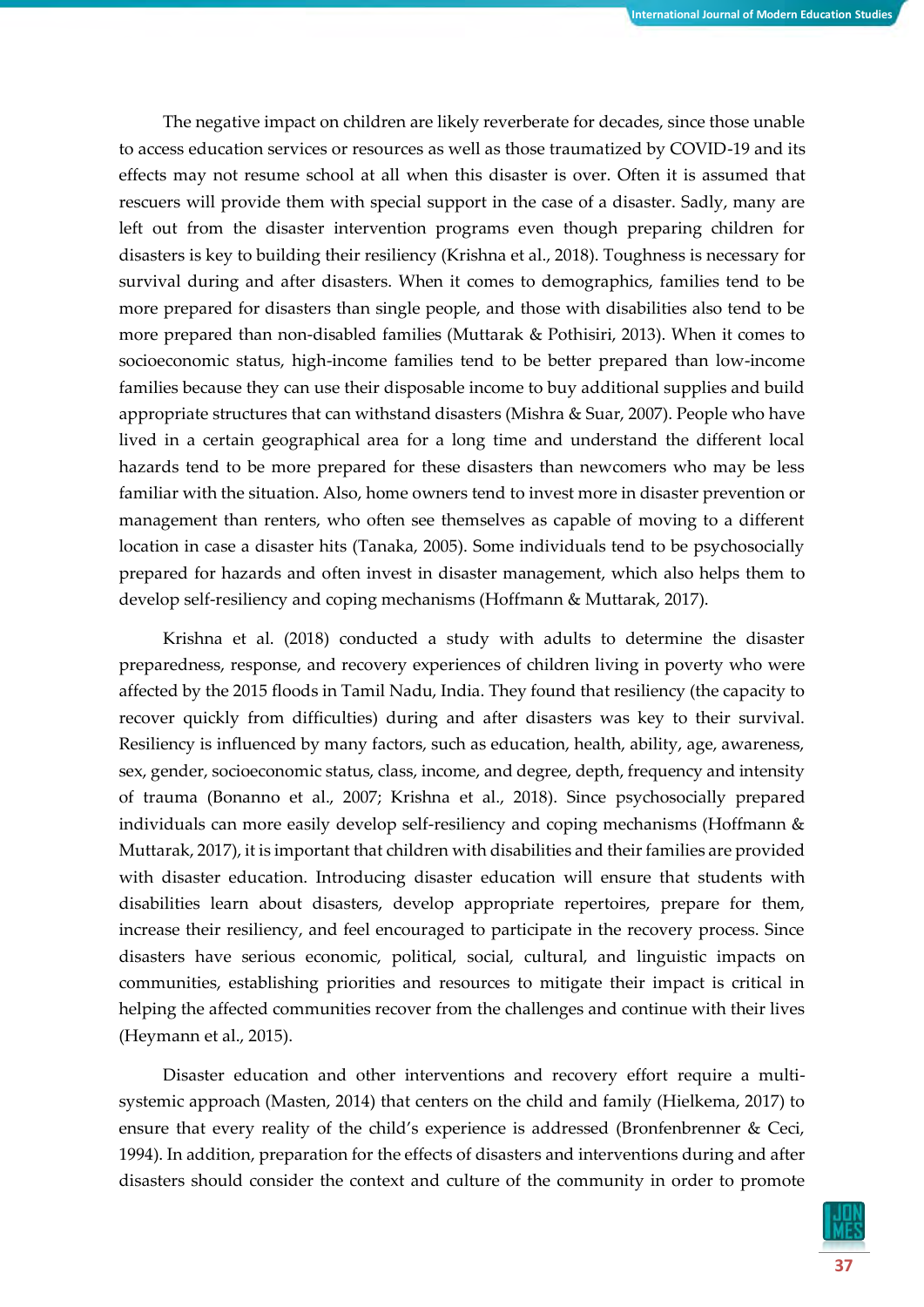adaptation and recovery (Jordans et al., 2016; Krishna et al., 2018). Education has been shown to improve the management of disasters and the propensity for survival in various settings and conditions (Hoffmann & Muttarak, 2017; Krishna et al., 2018). Offering disaster education can help children with disabilities and their families cope with the current situation and put them on the road to recovery.

# **Involving Children with Disabilities in the Disaster Management and Recovery Process**

Disasters are damaging. They ruin economies and infrastructure while also causing death. Disasters tend to affect low-income countries more significantly than high-income countries because of a lack of preparedness and the destruction of utilities and infrastructure that lowers the possibility of a quick delivery of necessary survival materials (Shreve & Kelman, 2014; van der Keur et al., 2016). Various measures are taken to reduce fatalities and the destruction of facilities, for example, by building earthquake resistant houses or developing warning system for those living in risky areas to facilitate early escape (Andrews & Quintana, 2015). The extent of the damage caused by disasters can be devastating, even to well-prepared individuals. It is therefore recommended that people stock up on enough materials, such as food and water, that can help them survive for more than 72 hours just in case they do not get immediate relief after a disaster hits (Russell et al., 1995).

Children make up the biggest population in Kenya, and they are the most affected by disasters (Martin, 2010). Children are vulnerable to direct and indirect effects of disasters, including injuries, trauma, diseases, and illnesses (McDermott & Cobham, 2014; Mitchell & Borchard, 2014). Children are also vulnerable to exploitation as a result of displacement; separation from parents; death of their loved ones and caretakers (Taylor, 2014); inaccessible basic needs such as water, food, and shelter (Babugura, 2008); the inability to understand the disaster and the circumstances they are in; and the difficulty in coping with the changed situation (Buechner, 2020), especially when the structures of society break down (Masten, 2014). All children are gravely affected by disasters, but the most vulnerable categories are infants and young children, girl child, and children with disabilities. As previous studies show (McDermott & Cobham, 2014), unfortunately, Kenyan children are never prepared for disasters, often being caught in difficult environments that they cannot make sense of, leading to the most devastating consequences on their physical and mental health. They are vulnerable to physical and mental abuses (e.g., neglect, aggressions, rape, murder).

Kenyan children with disabilities have a lot of experience with disasters, and so further preparation and involvement in recovery is essential (Krishna et al., 2018). As other studies have shown (e.g., Amri et al., 2017; Ronan et al., 2016), the capacities of Kenyan children with disabilities (e.g., their resiliency, inquisitiveness, innovations) can contribute to the management of risks caused by disasters in any community. The participation of children in the management of disasters is critical for the wellbeing of society (UNISDR, 2015). Community members aware of the impact of disasters are more prepared to handle

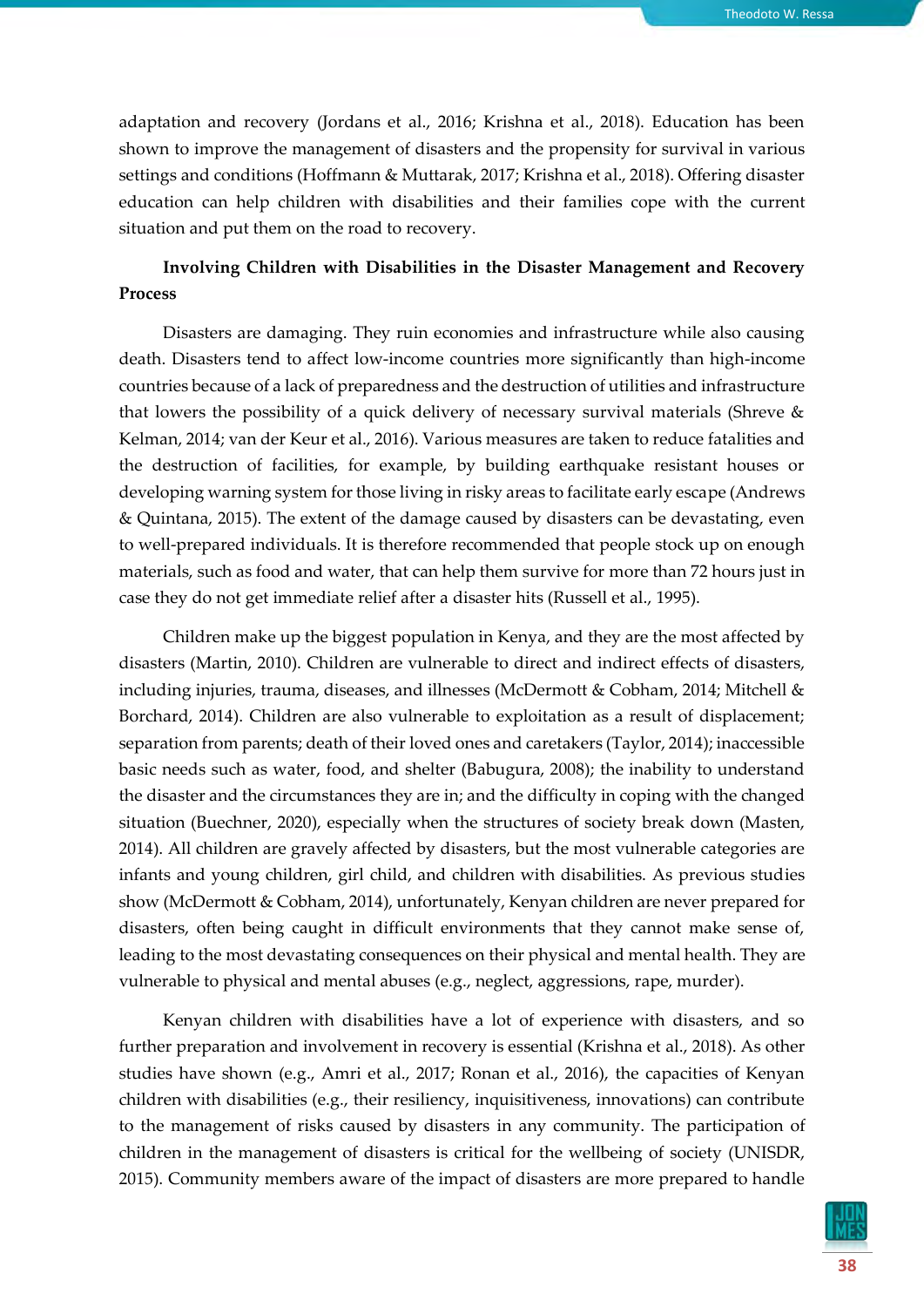the disaster and its after-effects than unaware communities. For instance, Hoffmann and Muttarak (2017) demonstrated how education about disaster education promoted the coping ability of individuals in Thailand and the Philippines after hazards had occurred. They found that disaster preparedness lowered the risks of harm caused by natural hazards, such as earthquakes and hurricanes, and outbreaks of epidemics or pandemics. Then, involving Kenyan children with disabilities in the recovery process is especially important at this time. Such involvement will help to nurture their resiliency, reduce their school dropout rates, and promote success in adulthood, thereby ensuring that they can contribute to the welfare of their communities.

The UN Goal 13 of the SDGs requires nations to prepare their citizens for various natural hazards due to climate change to avoid serious harm to society (UNISDR, 2015). The government of Kenya in partnership with international financial institutions— International Monetary Fund (IMF) and World Bank—have dedicated huge resources to mitigate effects of COVID-19 pandemic. This includes \$739 million grant from the IMF (2020a). For instance, the government set aside \$43,772,920 for May-June 2020 payment cycle to a total of 1,094,323 beneficiaries who each was paid \$40 to cushion them from hurts caused by COVID-19. The beneficiaries of these funds were in three major money transfer programs known as the Inua Jamii Cash Transfer Programs—Orphans and Vulnerable Cash Transfer Program, Older Persons Cash Transfer Program, and Persons with Severe Disability Cash Transfer Program (NCPWDS, n.d.). However, corruption has seen families of children with disabilities denied financial support. ALMedlij and Rubinstein-Ávila (2019) study found that government support, implementation of disability legislation, disability awareness, and training of highly qualified teachers contributed to the development of education for students with learning disabilities in Saudi Arabia. Similarly, it is important to establish structures that promote disability awareness and inclusion and participation of children with disabilities and their families in the education sector. Equally, it is important to restructure the mechanism of distribution of COVID-19 funds to ensure that resources and services reach all needy families. Vital is sharing these information with the public especially the disability community and educating the masses not just about COVID-19 but also disability rights. Educating the masses ensures that appropriate information flows from one region to another to counter any misinformation that may be spreading and causing hostilities or mistrust in the community (Chan, 2014).

The approach of the intervention or response teams should be inter-disciplinary to allow various practitioners, such as doctors, anthropologists, preachers, economists, police officers, educators, and other professionals, families and lay people, to work with the affected community without agitating them or raising further suspicion. For instance, in situations where medics are suspected to be vectors, the communities should avoid any hostility as has been witnessed in countries like Nigeria, Pakistan, or the Democratic Republic of Congo where medics providing polio vaccines or administering quarantine orders have been killed (Chan, 2014; WHO, 2011). Such killings instill fear and mistrust,

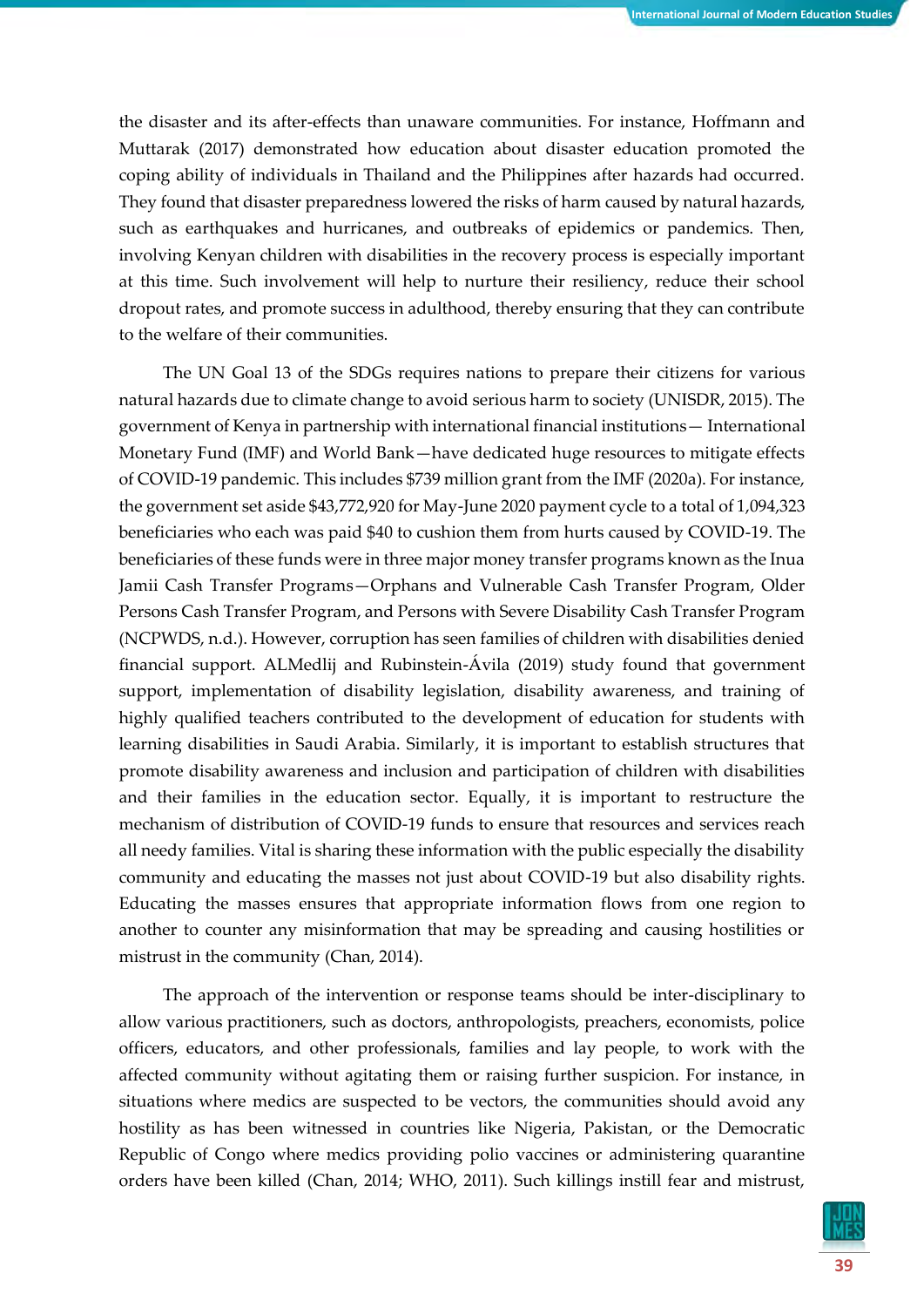discourage medics from well-established institutions or countries from aiding, cause closures of hospitals, schools, and exacerbate insecurity (Chan, 2014). Thus, improving digital infrastructure is key to addressing disasters by providing updated information, containing fear, providing education to all, and preparing and engaging learners with disabilities in the disaster recovery process.

## **CONCLUSION**

COVID-19 pandemic exposed children with disabilities to multiple disastrous circumstances—discrimination, stigma, aggression, and violence—that increased their miseducation since Kenya closed schools to control the spread of the virus. The nationwide lockdown and closures of schools significantly interrupted the economic, social, cultural, political, economic, linguistic, and technological structures of Kenyan society, thereby causing further educational harm to learners with disabilities. Deferment of learning left children with disabilities behind and caused physical, economic, and psychological hardship and trauma. Millions of learners with disabilities face many structural barriers in schools and community, including biases and infrastructural issues that make it difficult to participate in learning. Consequently, the disruption of education leaves behind a trail of damage that children with disabilities may not fully recover from without the implementation of mitigating measures. Therefore, making disaster education and involving children with disabilities and their families in the disaster management and recovery process is paramount to stopping COVID-19 pandemic from eroding the educational opportunities and threatening Kenya's realization of Vision 2030 poverty reduction.

## **Limitation and Future Studies**

This study focused specifically on the impact of the COVID-19 pandemic on the education of children with disabilities during the period March-December 2020. However, the disease continued to interrupt a wide range of groups and various sectors in Kenya into 2021. Before the COVID-19 pandemic, Kenya had recently dealt with flooding and locust plague and extreme drought. Therefore, future studies should focus on the intersectionality of these disasters to understand their impact on the education of students with disabilities and their families. Also, studies should compare the impacts of the COVID-19 pandemic on students with and without disabilities. In addition, future studies should focus on disaster education and management to understand their impact on children with disabilities and their families. Despite these limitations, there remains a gap in disaster education and disaster management as pertains children with disabilities. Nonetheless, this study provides a kind of starting point from which it is possible to initiate disaster education and recovery programs in Kenya. This way, this paper makes social realities by assessing the negative impact of COVID-19 pandemic on schooling of students with special needs in Kenya and by giving voice to learners with disabilities, this paper also contributes to possibilities of addressing the very invisible education and life aspects of students with disabilities.

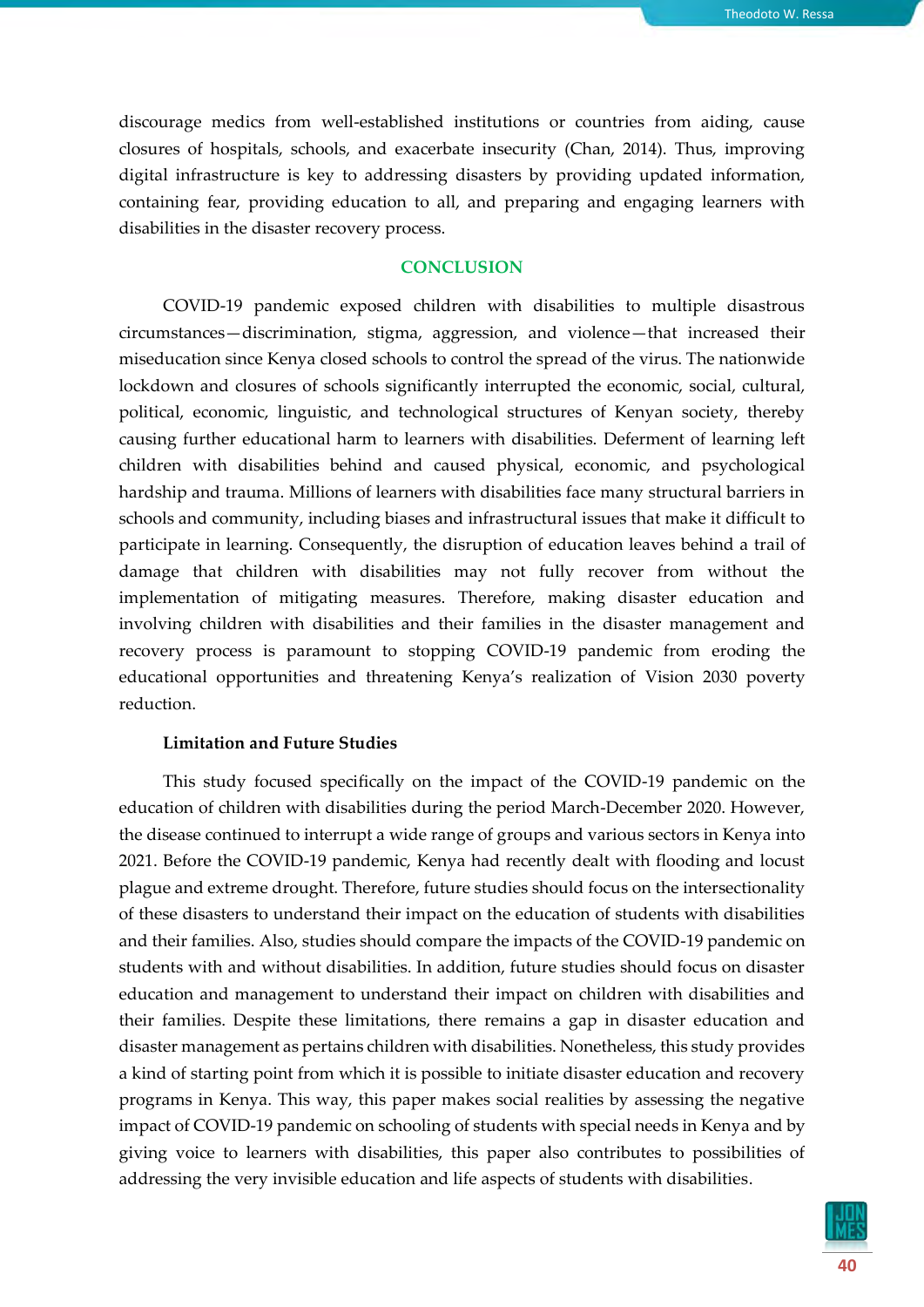## **REFERENCES**

- ALMedlij, M. A., & Rubinstein-Ávila, E. B. (2019). The Development of LD Education in Saudi Arabia: Services and Implications for the future. *International Journal of Modern Education Studies, 2*(2), 83-96.<https://doi.org/10.51383/ijonmes.2018.29>
- Amri, A., Haynes, K., Bird, D. K., & Ronan, K. (2017). Bridging the divide between studies on disaster risk reduction education and child-centred disaster risk reduction: A critical review. *Children's Geographies*.<https://doi.org/10.1080/14733285.2017.1358448>
- Andrews, R. J., & Quintana, L. M. (2015). Unpredictable, unpreventable and impersonal medicine: Global disaster response in the 21st century. *The EPMA Journal*, 6(1), 2. http://dx.doi.org/10.1186/s13167-014-0024-9.
- Annan, J. (2005). Situational Analysis: A Framework for Evidence-Based Practice. School Psychology International, 26(2), 131–146. <https://doi.org/10.1177/0143034305052909>
- Ayugi, B., Tan, G., Niu, R., Dong, Z., Ojara, M., Mumo, L., Babaousmail, H., & Ongoma, V. (2020). Evaluation of meteorological drought and flood scenarios over Kenya, East Africa. *Atmosphere,* 11(3), 307.<https://doi.org/10.3390/atmos11030307>
- Babugura, A.A. (2008). Vulnerability of children and youth in drought disasters: A case study of Botswana. *Children, Youth and Environments, 18*(1), 126-157. [www.jstor.org/stable/10.7721/chilyoutenvi.18.1.0126.](http://www.jstor.org/stable/10.7721/chilyoutenvi.18.1.0126)
- Bonanno, G. A., Galea, S., Bucciarelli, A., & Vlahov, D. (2007). What predicts psychological resilience after disaster? The role of demographics, resources, and life stress. *Journal of Consulting and Clinical Psychology*, 75(5), 671–682. [https://doi.org/10.1037/0022-](https://doi.org/10.1037/0022-006x.75.5.671) [006x.75.5.671](https://doi.org/10.1037/0022-006x.75.5.671)
- Bourdieu, P., & Passeron, J. C. (1977/1990). *Reproduction in education, society and culture* (Vol. 4). London, England: Sage.
- Braden, C. R., Dowell, S. F., Jernigan, D. B., & Hughes, J. M. (2013). Progress in global surveillance and response capacity 10 years after severe acute respiratory syndrome. *Emerg Infect Dis*, 19(6), 864–69[. https://doi.org/10.3201/eid1906.130192](https://doi.org/10.3201/eid1906.130192)
- Bronfenbrenner, U., & Ceci, S. J. (1994). Nature-nurture reconceptualized in developmental perspective: A bioecological model. *Psychological Review*, 101(4), 568-586. <https://doi.org/10.1037/0033-295x.101.4.568>
- Buechner, M. (2020, June 24). *UNICEF: In War vs. Poverty (and COVID-19), Cash Is King*. <https://www.unicefusa.org/stories/unicef-war-vs-poverty-and-covid-19-cash-king/37415>
- Centers for Disease Control and Prevention. (n.d.). *International health regulations*. <http://www.cdc.gov/globalhealth/ihregulations.htm>

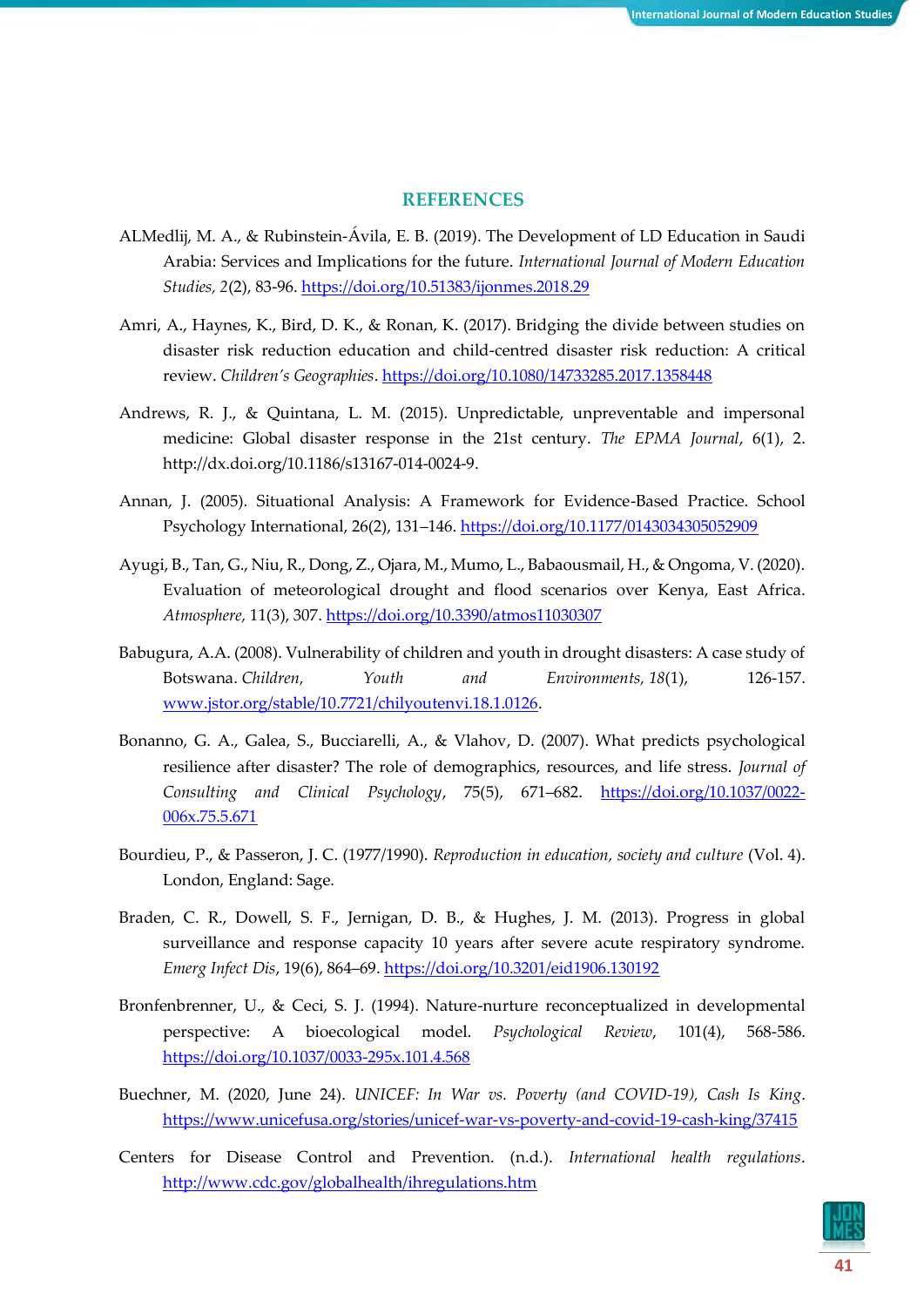- Chan, M. (2014). Ebola virus disease in West Africa No early end to the outbreak. *N Engl J Med,* 371, 1183-1185.<https://doi.org/10.1056/nejmp1409859>
- Cliffe, A. D. (2017). A review of the benefits and drawbacks to virtual field guides in today's geoscience higher education environment. *International Journal of Educational Technology in Higher Education, 14*, 1-14.<https://doi.org/10.1186/s41239-017-0066-x>
- Daily Nation Group. (2020, July 7). Schools to reopen in 2021: Magoha. <https://www.youtube.com/watch?v=x8crXoPsknA>
- Daily Nation Group. (2020, May 29). A chance to revitalise our education sector. [https://www.nation.co.ke/kenya/blogs-opinion/editorials/a-chance-to-revitalise-our](https://www.nation.co.ke/kenya/blogs-opinion/editorials/a-chance-to-revitalise-our-education-sector-310804)[education-sector-310804](https://www.nation.co.ke/kenya/blogs-opinion/editorials/a-chance-to-revitalise-our-education-sector-310804)

EduMonitor. <https://theeducationmonitor.com/>

- Edu TV Kenya <https://www.youtube.com/channel/UCByj0XrDmb0UDUui63EOnhA>
- Etherington, D. (2020, July 7). Alphabet's Loon launches its balloon-powered Kenyan internet service. *TechCrunch*. [https://www.yahoo.com/finance/alphabets-loon-launches-balloon](https://www.yahoo.com/finance/alphabets-loon-launches-balloon-powered-120454864.html)[powered-120454864.html](https://www.yahoo.com/finance/alphabets-loon-launches-balloon-powered-120454864.html)
- Fidler, D. P. (2003). Public health and national security in the global age: infectious diseases, bioterrorism, and realpolitik. *Geo Wash Int Law Rev,* 416, 787–856. <https://www.repository.law.indiana.edu/facpub/416>
- Field, C. B., Barros, V., Stocker, T., Dahe, Q., Dokken, D. J., Ebi, K. L., & Mastrandrea, M. D. (2012). *Managing the risks of extreme events and disasters to advance climate change adaptation*. New York: Cambridge University Press.
- GHSA Preparation Task Force Team. (December 2015). Global Health Security: The Lessons from the West African Ebola Virus Disease Epidemic and MERS Outbreak in the Republic of Korea. *Osong Public Health and Research Perspectives,* 6(6), S25–S27. <https://doi.org/0.1016/j.phrp.2015.12.006>
- Hielkema, M., De Winter, A. F., & Reijneveld, S. A. (2017). Validity of a family-centered approach for assessing infants social-emotional wellbeing and their developmental context: A prospective cohort study. *BMC Pediatrics*, 17(1), 1-11. [https://doi.org/10.1186/s12887-017-](https://doi.org/10.1186/s12887-017-0898-5) [0898-5](https://doi.org/10.1186/s12887-017-0898-5)
- International Monetary Fund (IMF). (2020a, March 6). IMF Executive Board Approves a US\$739 Million Disbursement to Kenya to Address the Impact of the COVID-19 Pandemic. [https://www.imf.org/en/News/Articles/2020/05/06/pr20208-kenya-imf-executive-board](https://www.imf.org/en/News/Articles/2020/05/06/pr20208-kenya-imf-executive-board-approves-us-million-disbursement-address-impact-covid-19-pandemic)[approves-us-million-disbursement-address-impact-covid-19-pandemic](https://www.imf.org/en/News/Articles/2020/05/06/pr20208-kenya-imf-executive-board-approves-us-million-disbursement-address-impact-covid-19-pandemic)
- International Monetary Fund (IMF). (2020b, June). World Economic Outlook Update, June 2020: A Crisis Like No Other, An Uncertain Recovery. <https://www.imf.org/en/Publications/WEO/Issues/2020/06/24/WEOUpdateJune2020>

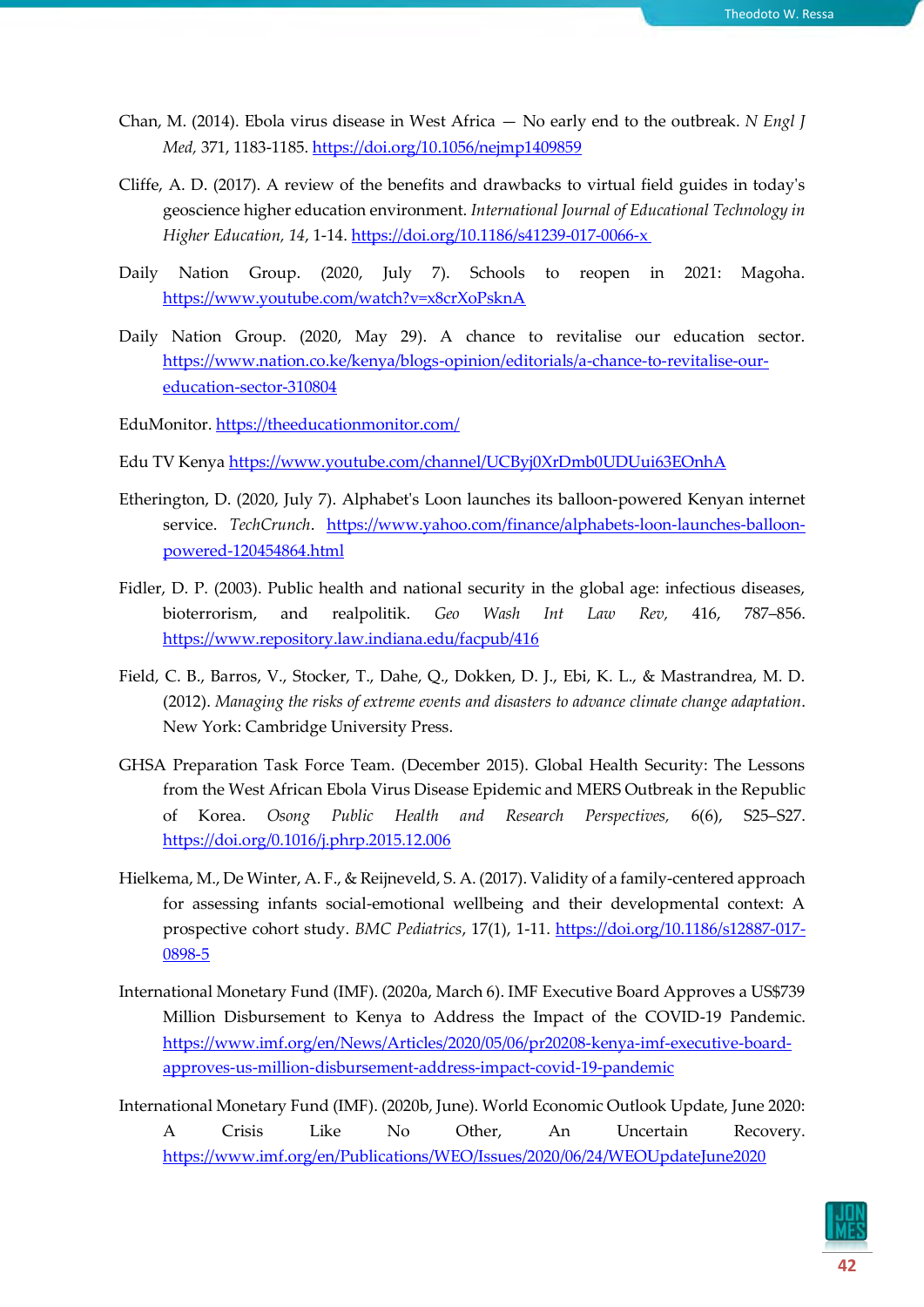- Jordans, M. J., Pigott, H., & Tol, W. A. (2016). Interventions for children affected by armed conflict: A systematic review of mental health and psychosocial support in low-and middle-income countries. *Current Psychiatry Reports*, 18(1), 1-15. <https://doi.org/10.1007/s11920-015-0648-z>
- Kabare, K. (October 2018). Social protection and disability in Kenya. [https://www.developmentpathways.co.uk/wp-content/uploads/2018/10/Disability-](https://www.developmentpathways.co.uk/wp-content/uploads/2018/10/Disability-Report-Kenya.pdf)[Report-Kenya.pdf](https://www.developmentpathways.co.uk/wp-content/uploads/2018/10/Disability-Report-Kenya.pdf)
- Kenya Institute of Curriculum Development (KICD). (2016). Report on needs assessment for primary level school curriculum in Kenya. [https://kicd.ac.ke/wp](https://kicd.ac.ke/wp-content/uploads/2018/01/PRIMARY-REPORT.pdf)[content/uploads/2018/01/PRIMARY-REPORT.pdf](https://kicd.ac.ke/wp-content/uploads/2018/01/PRIMARY-REPORT.pdf)
- Kenya Institute of Curriculum Development (KICD). (n.d.). Out of classroom learning. <https://kicd.ac.ke/broadcast-schedule/>
- Kenya Institute of Special Education (KISE). (2018). National Survey on Children with Disabilities and Special Needs in Education. [https://www.kise.ac.ke/system/files/2020-](https://www.kise.ac.ke/system/files/2020-07/Official%20Research%20Report%20on%20Disability%20Published%20by%20KISE%20%282018%29.pdf) [07/Official%20Research%20Report%20on%20Disability%20Published%20by%20KISE%2](https://www.kise.ac.ke/system/files/2020-07/Official%20Research%20Report%20on%20Disability%20Published%20by%20KISE%20%282018%29.pdf) [0%282018%29.pdf](https://www.kise.ac.ke/system/files/2020-07/Official%20Research%20Report%20on%20Disability%20Published%20by%20KISE%20%282018%29.pdf)
- Kenya National Bureau of Statistics (KNBS) and ICF Macro. (2010). Kenya Demographic and Health Survey 2008-09. Calverton, Maryland: KNBS and ICF Macro. [http://dhsprogram.com/pubs/pdf/fr229/fr229.pdf.](http://dhsprogram.com/pubs/pdf/fr229/fr229.pdf)
- Kenya National Bureau of Statistics (KNBS). 2009 Kenya Census. [http://knbs.or.ke/index.php?option=com\\_phocadownload&view=category&id=109:popul](http://knbs.or.ke/index.php?option=com_phocadownload&view=category&id=109:population-and-housing-census-2009&Itemid=599) [ation-and-housing-census-2009&Itemid=599.](http://knbs.or.ke/index.php?option=com_phocadownload&view=category&id=109:population-and-housing-census-2009&Itemid=599)
- Kenya National Bureau of Statistics (KNBS). (2010). *The 2009 Kenya population and housing census*. Nairobi: KNBS. [http://knbs.or.ke/index.php?option=com\\_phocadownload&view=category&id=109:popul](http://knbs.or.ke/index.php?option=com_phocadownload&view=category&id=109:population-and-housing-census-2009&Itemid=599) [ation-and-housing-census-2009&Itemid=599.](http://knbs.or.ke/index.php?option=com_phocadownload&view=category&id=109:population-and-housing-census-2009&Itemid=599)
- Kenya National Bureau of Statistics (KNBS). (2007). *Kenya Vision 2030*. <http://vision2030.go.ke/inc/uploads/2018/05/Vision-2030-Popular-Version.pdf>
- Kenya National Bureau of Statistics (KNBS). (November 4, 2019). 2019 Kenya Population and Housing Census Results.<https://www.knbs.or.ke/?p=5621>
- Kiru, E. W. (2019). Special Education in Kenya. *Intervention in School and Clinic*, 54(3), 181–188. <https://doi.org/10.1177/1053451218767919>
- Krause, V., & Otenyo, E. E. (2006). Terrorism and the Kenyan Public. *Studies in Conflict & Terrorism*, 28(2), 99-112[. https://doi.org/10.1080/10576100590905075](https://doi.org/10.1080/10576100590905075)
- Krishna, R. N., Ronan, K.R., & Alisic, E. (2018). Children in the 2015 South Indian floods: community members' views. *European Journal of Psychotraumatology*, 9(sup2), 1486122. <https://doi.org/10.1080/20008198.2018.1486122>

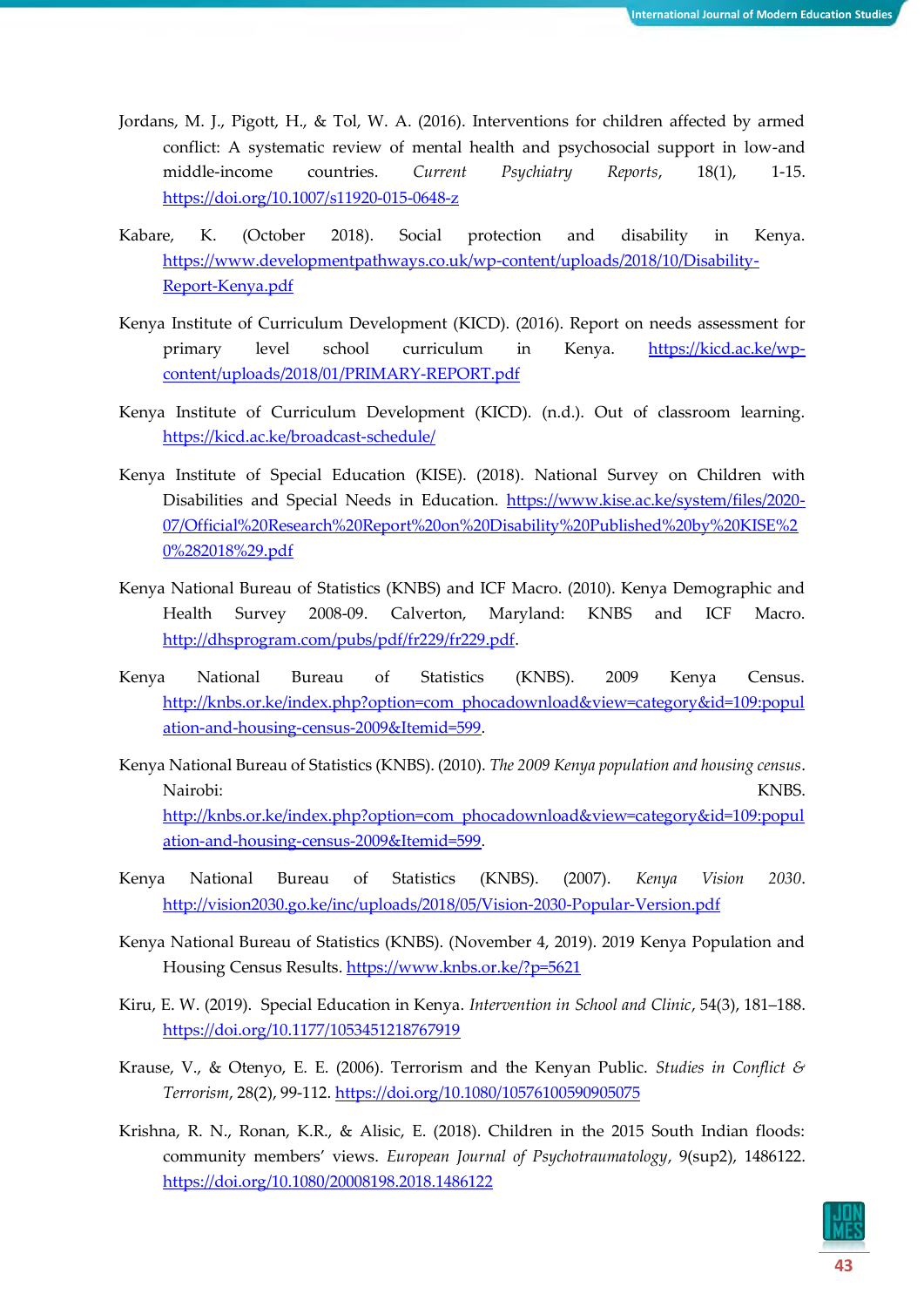- Leonard Chesire. (2019). Innovation to inclusion: Understanding data systems for employment and social protection of persons with disabilities in Kenya and Bangladesh. [https://www.ilo.org/wcmsp5/groups/public/---ed\\_emp/--](https://www.ilo.org/wcmsp5/groups/public/---ed_emp/---ifp_skills/documents/publication/wcms_732018.pdf) [ifp\\_skills/documents/publication/wcms\\_732018.pdf](https://www.ilo.org/wcmsp5/groups/public/---ed_emp/---ifp_skills/documents/publication/wcms_732018.pdf)
- Malplat, C. (May 19, 2020). Virus stigma weighs heavily in sub-Saharan Africa. *AFP*. <https://news.yahoo.com/virus-stigma-weighs-heavily-sub-saharan-africa-024119780.html>
- Mariga, G., Ogenga, S., Shikali, C., & Muliaro, J. (May 2017). Computer Laptop Project Strategy for Basic Education Schools in Kenya. *International Journal of Information and Communication Technology Research, 7*(5), 1-14. <http://repository.mut.ac.ke:8080/xmlui/handle/123456789/2814>
- Martin, M. L. (2010). Child participation in disaster risk reduction: The case of flood-affected children in Bangladesh. *Third World Quarterly, 31*(8), 1357–1375. <https://doi.org/10.1080/01436597.2010.541086>
- Masten, A. S. (2014). Global perspectives on resilience in children and youth. *Child Development, 85*(1), 6–20.<https://doi.org/10.1111/cdev.12205>
- McDermott, B. M., & Cobham, V. E. (2014). A stepped care model of post-disaster child and adolescent mental health service provision. *European Journal of Psychotraumatology*, *5*(1), 24294[. https://doi.org/10.3402/ejpt.v5.24294](https://doi.org/10.3402/ejpt.v5.24294)
- Ministry of Education Science and Technology & Volunteer Service Oversees (2014). *The National Special Needs Education Survey Report.* Retrieved from https://www.vsointernational.org/sites/default/files/SNE%20Report\_Full%20- 2.pdf
- Mishra, S., & Suar, D. (2007). Do lessons people learn determine disaster cognition and preparedness? *Psychology & Developing Societies, 19*(2), 143–159. <http://dx.doi.org/10.1177/097133360701900201>
- Mitchell, P., & Borchard, C. (2014). Mainstreaming children's vulnerabilities and capacities into community based adaptation to enhance impact. *Climate and Development, 6*(4), 372–381. <https://doi.org/10.1080/17565529.2014.934775>
- Mugendi, Jacob. (August 15, 2019). Kenya's primary school laptops project failed. <https://www.iafrikan.com/2019/08/15/kenyas-failed-primary-school-laptops-project/>
- Mulinya, L.C., & Orodho, J. A. (2015). Free primary education policy: Coping strategies in public primary schools in Kakamega South District, Kakamega County, Kenya. *Journal of Education and Practice, 6*(12), 162-172*.* <https://files.eric.ed.gov/fulltext/EJ1080614.pdf>
- Muthoni, K. (2020, April 30). Brookhouse school sued over online learning fee. *The Standard*. [https://www.standardmedia.co.ke/education/article/2001369625/brookhouse-school](https://www.standardmedia.co.ke/education/article/2001369625/brookhouse-school-sued-over-online-learning-fee)[sued-over-online-learning-fee](https://www.standardmedia.co.ke/education/article/2001369625/brookhouse-school-sued-over-online-learning-fee)

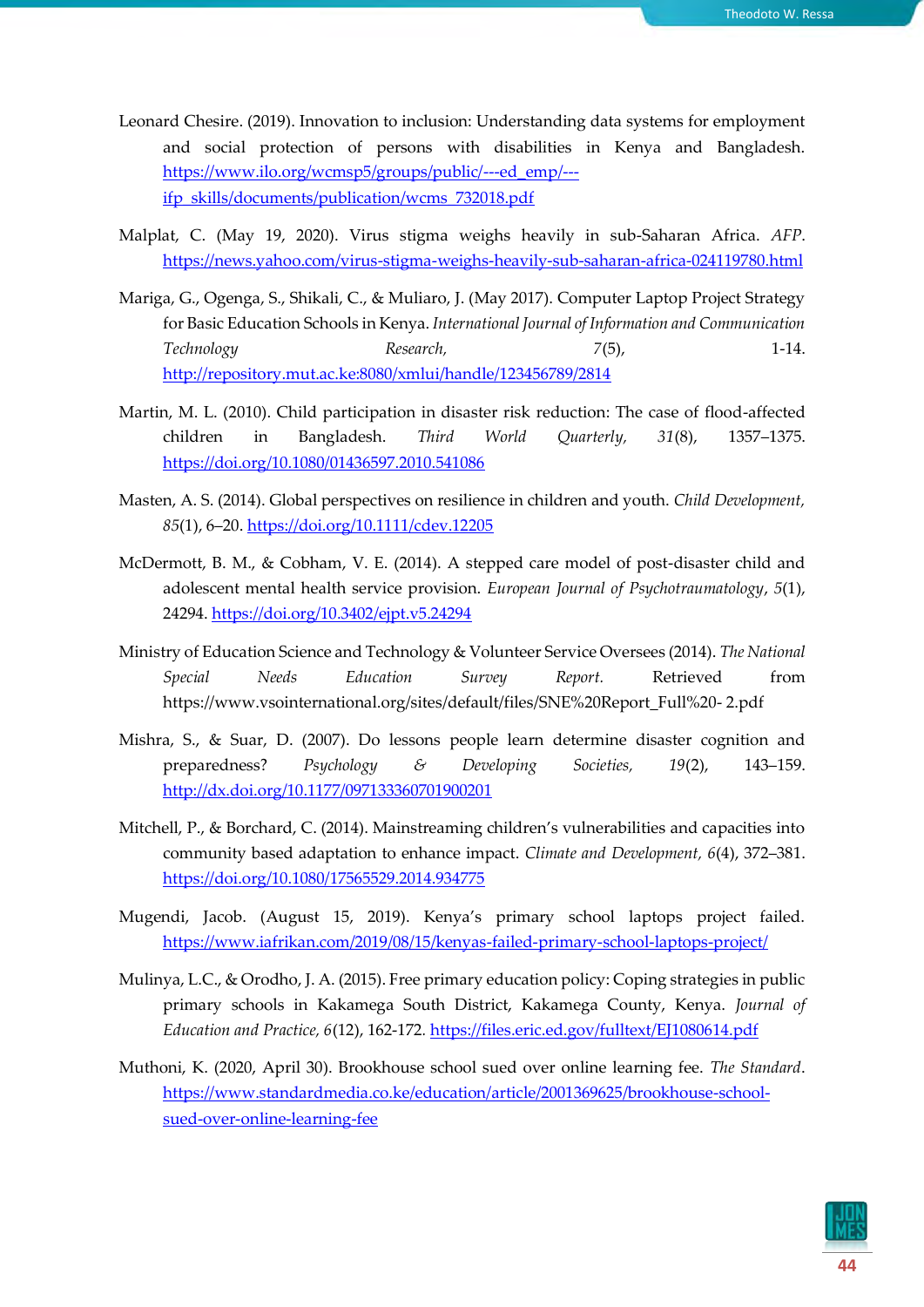- Mutisya, D. N. & Makokha, G. L. (October 20, 2016). Challenges affecting adoption of e-learning in public universities in Kenya. *E-Learning and Digital Media, 13*(3–4) 140–157. [https://doi](https://doi-org/10.1177/2042753016672902)[org/10.1177/2042753016672902](https://doi-org/10.1177/2042753016672902)
- Muttarak, R., & Pothisiri, W. (2013). The role of education on disaster preparedness: Case study of 2012 Indian Ocean earthquakes on Thailand's Andaman coast. *Ecology and Society*, *18*(4), 51[. http://dx.doi.org/10.5751/ES-06101-180451.](http://dx.doi.org/10.5751/ES-06101-180451)
- National Council For Persons With Disability (NCPWDs). (n.d.a). [http://www.ncpwd.go.ke/images/PRESS\\_RELEASE-\\_May-June\\_2020\\_1.pdf](http://www.ncpwd.go.ke/images/PRESS_RELEASE-_May-June_2020_1.pdf)
- National Council For Persons With Disability (NCPWDs). (n.d.a). Cash transfer payments for persons with severe disabilities under Inua Jamii Program for January-February 2020 and March-April 2020. [http://www.ncpwd.go.ke/images/CT\\_payments\\_April\\_2020\\_1.pdf](http://www.ncpwd.go.ke/images/CT_payments_April_2020_1.pdf)
- Ngugi, M., Mumiukha, C., Fedha, F., & Ndiga, B. (2015). Universal Primary Education in Kenya: Advancement and Challenges. *Journal of Education and Practice*, *6*(14), 87–95. <https://files.eric.ed.gov/fulltext/EJ1080119.pdf>
- Ohba, A., & Malenya, F. L. (2020). Addressing inclusive education for learners with disabilities in the integrated education system: the dilemma of public primary schools in Kenya. *Compare: A Journal of Comparative and International Education, 1-18*. <https://doi.org/10.1080/03057925.2020.1726727>
- Okaka, F. O., & Odhiambo, B. D. O. (2018). Relationship between flooding and outbreak of infectious diseases in Kenya: A review of the literature. *Journal of Environmental and Public Health,* 1-8.<https://doi.org/10.1155/2018/5452938>
- Opeke, Funke. (2018, February 13). A call for infrastructure sharing in Africa: Funke Opeke. <https://news.itu.int/a-call-for-infrastructure-sharing-in-africa/>
- Peralta, E. (2020, July 11). As Kenya Keeps Schools Shut, Teen Pregnancies Are Rising. NPR. [https://www.npr.org/2020/07/11/889718651/as-kenya-keeps-schools-shut-teen](https://www.npr.org/2020/07/11/889718651/as-kenya-keeps-schools-shut-teen-pregnancies-are-rising)[pregnancies-are-rising](https://www.npr.org/2020/07/11/889718651/as-kenya-keeps-schools-shut-teen-pregnancies-are-rising)
- Republic of Kenya. (2001). *Children Act No.08/2001, 2001,* retrieved from [http://kenyalaw.org/Downloads/GreyBook/12.%20The%20Children's%20Act](http://kenyalaw.org/Downloads/GreyBook/12.%20The%20Children)
- Republic of Kenya. (2009). *The National Special Needs Education Policy Framework*: Nairobi Government Printer.
- Republic of Kenya. (2010). *The Constitution of Kenya*. *[http://www.kenya-information](http://www.kenya-information-guide.com/support-files/the_constitution_of_kenya.pdf)*[guide.com/support-files/the\\_constitution\\_of\\_kenya.pdf](http://www.kenya-information-guide.com/support-files/the_constitution_of_kenya.pdf)
- Ressa, T. (2009, November 20). "My Journey Across Ridges": An Interview with Theodoto Ressa. *Disability Studies Quarterly*, 29, 4.<https://doi.org/10.18061/dsq.v29i4.1007>
- Ronan, K. R., Haynes, K., Towers, B., Alisic, E., Ireland, N., Amri, A. Davie, S., & Petal, M. (2016). Child-centred disaster risk reduction: Can disaster resilience programs reduce risk and

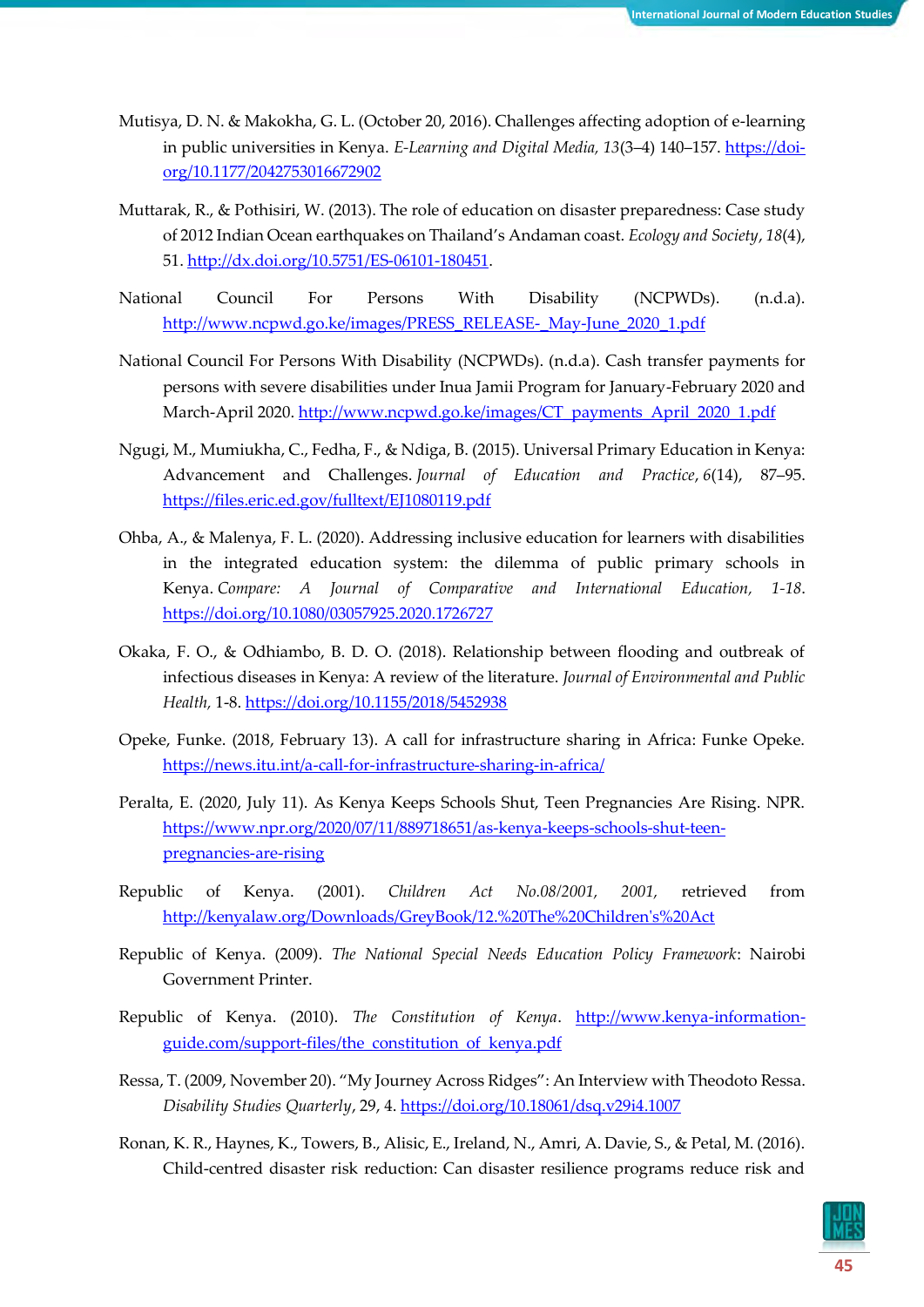increase the resilience of children and households? *Australian Journal of Emergency Management*, *31*(3), 49–58[. https://doi.org/10.1007/978-981-10-8845-2\\_17](https://doi.org/10.1007/978-981-10-8845-2_17)

- Russell, L. A., Goltz, J. D., & Bourque, L. B. (1995). Preparedness and hazard mitigation actions before and after two earthquakes. *Environment and Behavior, 27*(6), 744–770. <http://dx.doi.org/10.1177/0013916595276002>
- Schneider, D. E. (2018). Unstructured personal technology use in the classroom and college student learning: A literature review. *The Community College Enterprise, 24*(2), 10-20. <https://eric.ed.gov/?id=EJ1207810>
- Shreve, C. M., & Kelman, I. (2014). Does mitigation save? Reviewing cost-benefit analyses of disaster risk reduction. *International Journal of Disaster Risk Reduction*, *10*(Part A), 213–235. http://dx.doi.org/10.1016/j.ijdrr.2014.08.004.
- Tanaka, K. (2005). The impact of disaster education on public preparation and mitigation for earthquakes: A cross-country comparison between Fukui, Japan and the San Francisco Bay Area, California. USA. *Applied Geography*, 25(3), 201–225. http://dx.doi.org/10.1016/j.apgeog.2005.07.001.
- Transparency International. (2020). *Corruption perceptions index 2019*. [https://www.transparency.org/files/content/pages/2019\\_CPI\\_Report\\_EN.pdf](https://www.transparency.org/files/content/pages/2019_CPI_Report_EN.pdf)
- United Nations. (2019). *Disability and Development Report: Realizing the Sustainable Development Goals by, for and with persons with disabilities*. New York: United Nations. <https://social.un.org/publications/UN-Flagship-Report-Disability-Final.pdf>
- United Nations. (2015). *Global Status Report on Disabilities and Development, Prototype*. New York: United Nations.
- United Nations Children's Fund (UNICEF). (2008). *Monitoring Child Disabilities in Developing Countries: Results from the Multiple Indicator Cluster Surveys*. Division of Policy and Practice: New York, NY
- United Nations Children's Fund (UNICEF). (2011). *The state of the world's children 2011. Adolescence the world of opportunity*. New York: UNICEF.
- United Nations Children's Fund (UNICEF). (2013). *The state of world's children with disabilities*. [https://www.unicef.org/sowc2013/files/SWCR2013\\_ENG\\_Lo\\_res\\_24\\_Apr\\_20 13.pdf](https://www.unicef.org/sowc2013/files/SWCR2013_ENG_Lo_res_24_Apr_20%2013.pdf)
- United Nations Children's Fund (UNICEF). (2014). Data on children & disabilities. [http://www.unsiap.or.jp/e-learning/el\\_material/PSS/pcd\\_fiji/PCD\\_M2\\_3\\_P2.pdf](http://www.unsiap.or.jp/e-learning/el_material/PSS/pcd_fiji/PCD_M2_3_P2.pdf)
- United Nations Children's Fund (UNICEF). (2014). Draft document: Module on Child Functioning and Disabilities Washington Group on Disabilities Statistics. [https://www.cdc.gov/nchs/data/washington\\_group/meeting13/wg13\\_unicef\\_child\\_disab](https://www.cdc.gov/nchs/data/washington_group/meeting13/wg13_unicef_child_disability_background.pdf) [ility\\_background.pdf](https://www.cdc.gov/nchs/data/washington_group/meeting13/wg13_unicef_child_disability_background.pdf)

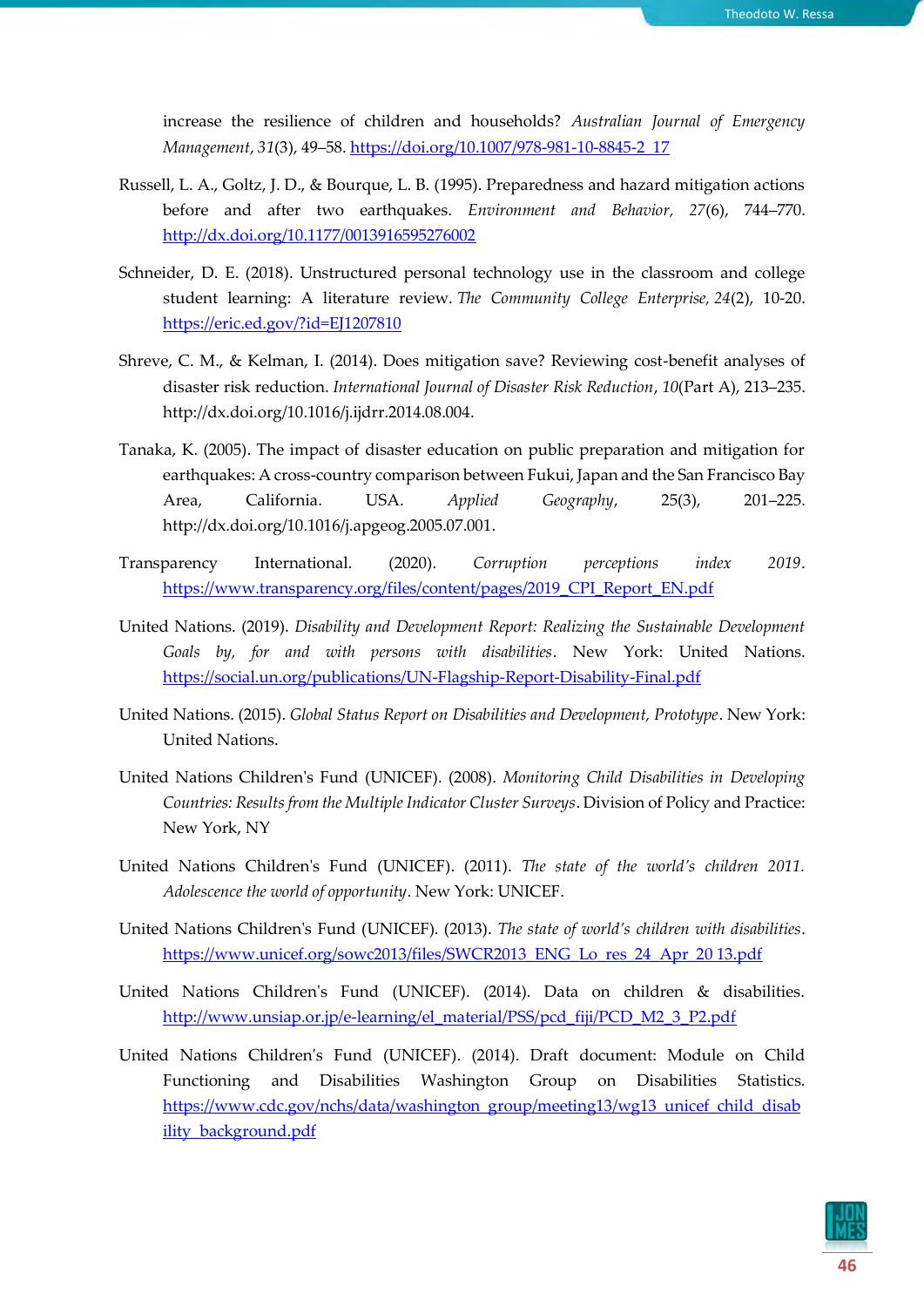- United Nations Children's Fund (UNICEF). (2017). *The State of the World's Children: Children in a Digital World*. [https://www.unicef.org/publications/files/SOWC\\_2017\\_ENG\\_WEB.pdf](https://www.unicef.org/publications/files/SOWC_2017_ENG_WEB.pdf)
- United Nations Educational, Scientific and Cultural Organization (UNESCO). (n.d.a). *Education: From disruption to recovery*.<https://en.unesco.org/covid19/educationresponse>
- United Nations Educational, Scientific and Cultural Organization (UNESCO). (n.d.b). *Sustainable Development Goals*[. http://data.uis.unesco.org](http://data.uis.unesco.org/)
- United Nations Office for Disaster Risk Reduction (UNISDR). (2015). *Disaster risk reduction and resilience in the 2030 Agenda for Sustainable Development*. Geneva, Switzerland: The United Nations Office for Disaster Risk Reduction (UNISDR). [http://www.unisdr.org/files/46052\\_disasterriskreductioninthe2030agend.pdf](http://www.unisdr.org/files/46052_disasterriskreductioninthe2030agend.pdf)
- van der Keur, P., van Bers, C., Henriksen, H. J., Nibanupudi, H. K., Yadav, S., Wijaya, R., Subiyono, A., Murkerjee, N., Hausmann, H., Hare, M., & van Scheltinga, C. T., Pearn, G. & Jaspers, F. (2016). Identification and analysis of uncertainty in disaster risk reduction and climate change adaptation in South and Southeast Asia. *International Journal of Disaster Risk Reduction, 16*, 208–214[. http://dx.doi.org/10.1016/j.ijdrr.2016.03.002](http://dx.doi.org/10.1016/j.ijdrr.2016.03.002)
- Waita, E. & Njehia, J. (2020, May 27). Kenya rolls out testing in Nairobi slums, but some fear stigma. *Reuters*. [https://news.yahoo.com/kenya-rolls-testing-nairobi-slums-](https://news.yahoo.com/kenya-rolls-testing-nairobi-slums-110012661.html)[110012661.html](https://news.yahoo.com/kenya-rolls-testing-nairobi-slums-110012661.html)
- Wamuyu, P. K. (2017, December). Bridging the Digital Divide among Low Income Urban Communities. Leveraging Use of Community Technology Centers. *Telematics & Informatics,* 34(8), 1709–20[. http://dx.doi.org/10.1016/j.tele.2017.08.004](http://dx.doi.org/10.1016/j.tele.2017.08.004)
- Willett, J., & Sears, J. (2018). Complicating our understanding of environmental migration and displacement: The case of drought-related human movement in Kenya. *International Social Work*, *63*(3), 364-370[. https://doi.org/10.1177/0020872818799431](https://doi.org/10.1177/0020872818799431)
- Winters, N., Langer, L., & Geniets, A. (2017). Physical, psychological, sexual, and systemic abuse of children with disabilities in East Africa: Mapping the evidence. *PloS One, 12*(9), e0184541.<https://doi.org/10.1371/journal.pone.0184541>
- World Bank. (n.d.a). *Disability Inclusion*.<https://www.worldbank.org/en/topic/disability>
- World Bank. (n.d.b). *How countries are using edtech (including online learning, radio, television, texting) to support access to remote learning during the COVID-19 pandemic*. [https://www.worldbank.org/en/topic/edutech/brief/how-countries-are-using-edtech-to](https://www.worldbank.org/en/topic/edutech/brief/how-countries-are-using-edtech-to-support-remote-learning-during-the-covid-19-pandemic)[support-remote-learning-during-the-covid-19-pandemic](https://www.worldbank.org/en/topic/edutech/brief/how-countries-are-using-edtech-to-support-remote-learning-during-the-covid-19-pandemic)
- World Health Organization (WHO). (2005). *International Health Regulations (3rd ed.).* Geneva: World Health Organization. https://www.who.int/publications/i/item/9789241580496
- World Health Organization (WHO). (2011). *Implementation of the International Health Regulations (2005): report of the Review Committee on the Functioning of the International Health Regulations (2005) in relation to pandemic (H1N1) 2009. A65/10*. Geneva: World Health Organization.